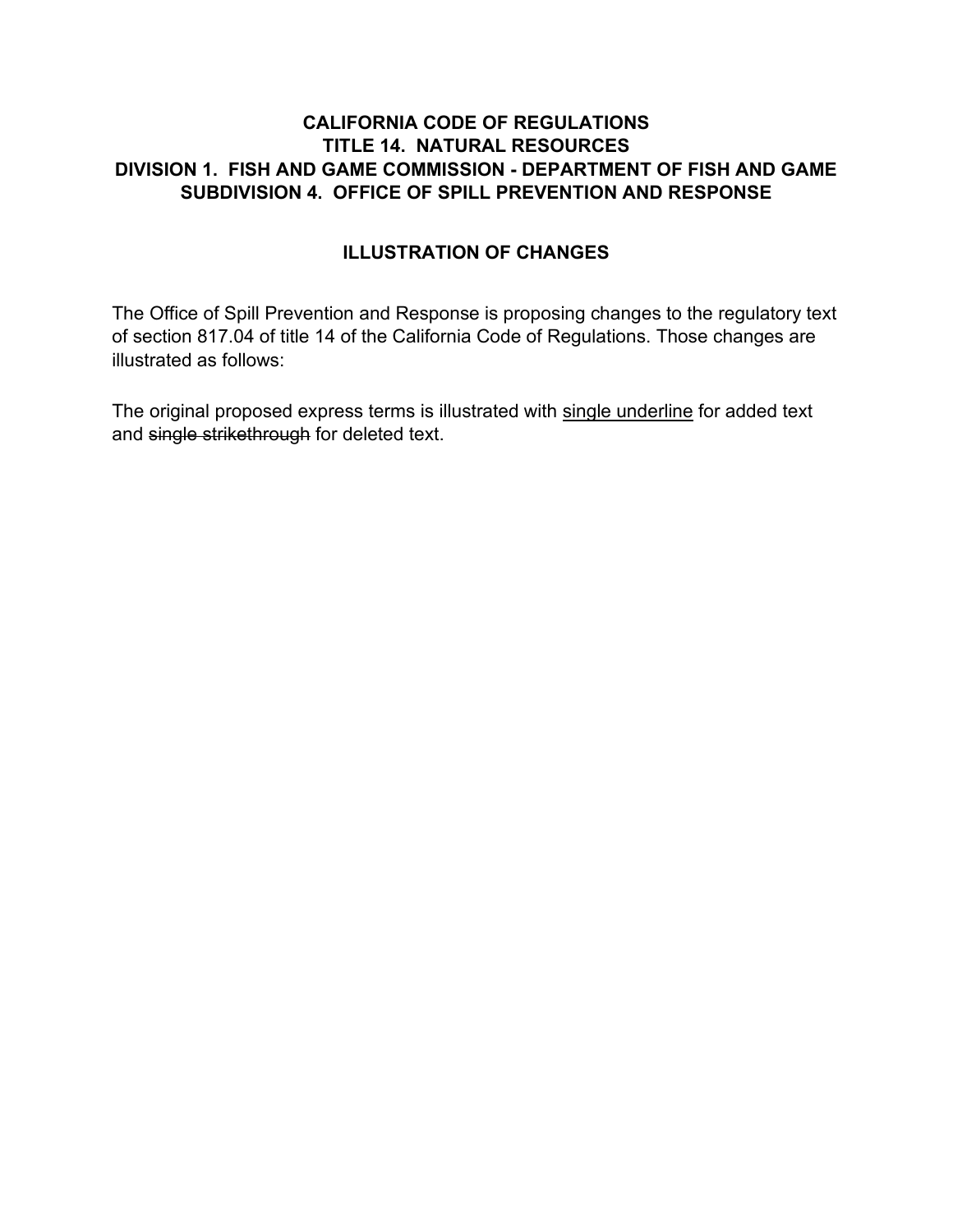## **CALIFORNIA CODE OF REGULATIONS TITLE 14. NATURAL RESOURCES DIVISION 1. FISH AND GAME COMMISSION - DEPARTMENT OF FISH AND GAME SUBDIVISION 4. OFFICE OF SPILL PREVENTION AND RESPONSE CHAPTER 3. OIL SPILL PREVENTION AND RESPONSE PLANNING SUBCHAPTER 3. OIL SPILL CONTINGENCY PLANS**

# **§ 817.04. Inland Facility Oil Spill Contingency Plans.**

## (a) Purpose and Scope

(1) This section describes the requirements for an owner or operator of an inland facility to have an oil spill contingency plan that provides the best achievable protection for potential oil spills into inland waters.

(2) The standards set forth in this section are only planning standards and may not reflect the exigencies of actual spill response. However, these are the minimum standards that must be used to determine the amount of equipment and personnel that must be available for a spill. An inland facility owner or operator is ultimately responsible for mitigating, cleaning up, and remediating the effects of the entire volume of an actual spill regardless of the reasonable worst case spill volume listed in the contingency plan.

## (b) Applicability

(1)(A) An owner or operator of an inland facility within one-quarter (1/4) mile of inland waters and that poses a risk of an oil spill into inland waters must have an oil spill contingency plan approved by the Administrator, unless these provisions are not applicable pursuant to (3) of this subsection or the inland facility is granted an exemption pursuant to (c) of this section.

(B) To determine if the requirements of this subchapter are applicable to a particular inland facility, owners and operators may rely on the National Hydrography Dataset and the statewide quarter mile buffer data layer (as depicted in the Southwest Environmental Response Management Application) on the National Oceanic and Atmospheric Administration's website.

(2) Independently, the Administrator may determine that an inland facility poses a risk of a spill to inland waters of the state, considering factors such as, but not limited to, proximity to inland waters of the state, topography, land contour, local drainage patterns, volume of oil handled or transported, and facility infrastructure or operations.

(3) This subchapter does not apply to an inland facility if any of the following conditions are met, and therefore no further action needs to be taken:

(A) An inland facility is located more than one-quarter (1/4) mile from inland waters of the state.

(B) For an owner or operator of a production facility with one or more wells within one quarter (1/4) mile of inland waters of the state and none of those wells has an average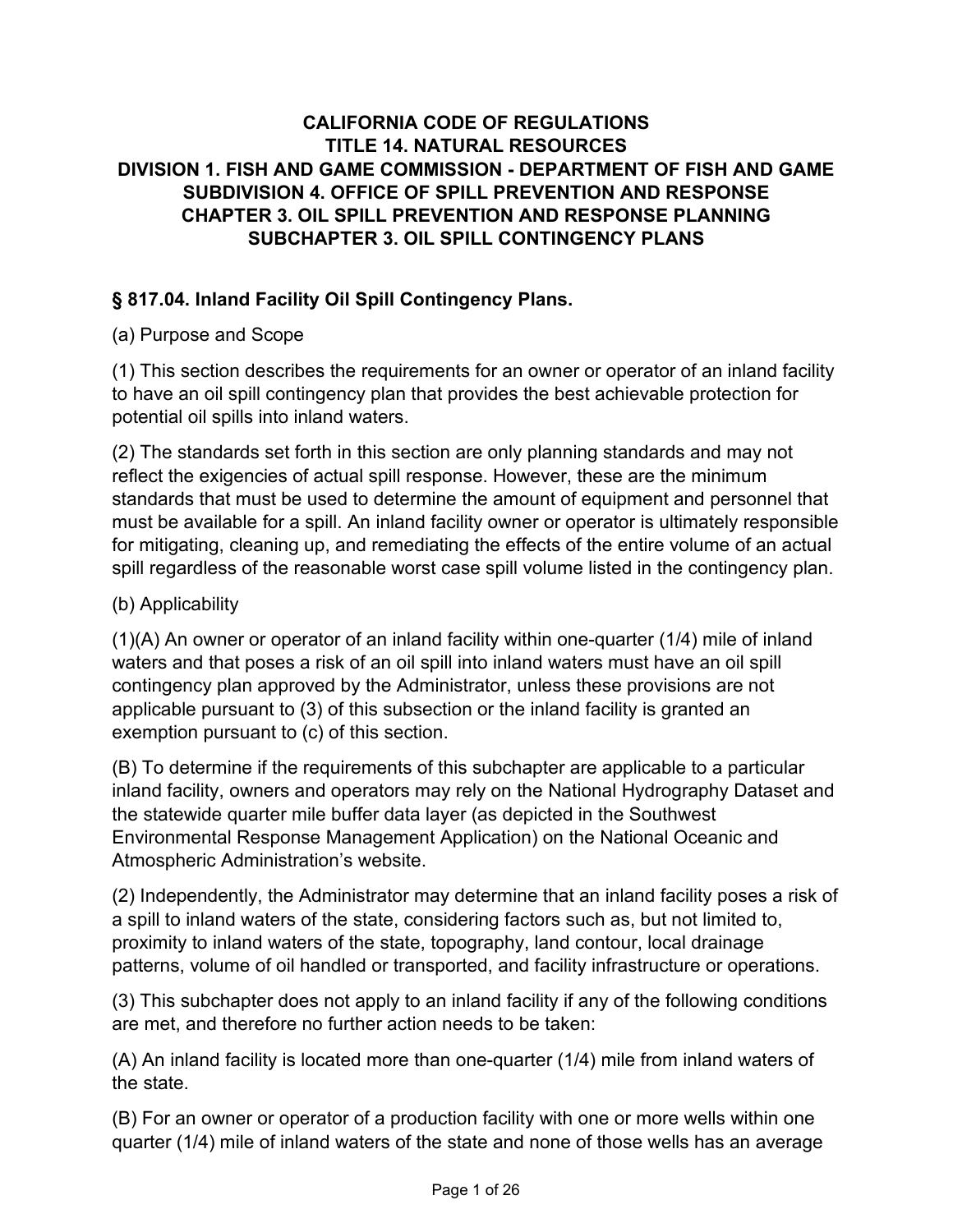daily production rate of 10 barrels or more of oil (excluding produced water) as reported to the Department of Conservation, Division of Oil, Gas, and Geothermal Resources pursuant to sections 3406 and 3227 of the Public Resources Code.

However, if at some time one or more of those wells meets or exceeds the 10 barrel threshold, then the owner or operator shall notify the Administrator simultaneously when the owner or operator reports production data to the Division of Oil, Gas, and Geothermal Resources. From the date of such notice, the owner or operator shall submit a contingency plan pursuant to (e) of this section, as well as an application for a certificate of financial responsibility pursuant to sections 791 through 797.

(C) That part of an inland facility regulated as either an aboveground petroleum storage tank (pursuant to the Health & Safety Code, commencing with section 25270) or regulated as an underground petroleum storage tank (pursuant to the Health & Safety Code, commencing with section 25280).

However, as specified in Health and Safety Code section 25270.2, an aboveground oil production tank regulated by the Division of Oil, Gas, and Geothermal Resources, is not an aboveground storage tank for purposes of being regulated by a unified program agency. Thus, an owner or operator of an aboveground oil production tank is not exempt from this subchapter and may be required to comply with this subchapter.

(4) If at any time there is an oil spill that impacts inland waters of the state from an inland facility for which this subchapter was generally not applicable or that had been previously granted an exemption pursuant to (c) of this section, the Administrator will reevaluate whether the provisions of subchapter (3) and chapter 2 (Financial Responsibility) apply. Such a determination shall be in writing, and upon issuance the requirements of this subchapter and chapter 2 (Financial Responsibility) shall apply immediately from the date of receipt of the determination of applicability.

## (c) Exemptions

(1) An inland facility that is located within one quarter (1/4) mile from inland waters of the state may be exempt from contingency plan requirements if any of the following conditions are met:

(A) If a spill from the inland facility will not impact inland waters of the state. The Administrator will determine this based on the following factors, including but not limited to:

1. Slope and elevation;

2. Specific gravity and pour point of oil produced or transported;

3. Permanent natural or man-made barriers that keep spills contained, including but not limited to impervious or semi-impervious surfaces such as concrete or asphalt;

4. A release of oil to or through natural or manmade drainage such as storm drains, culverts, or canals would not impact inland waters of the state; and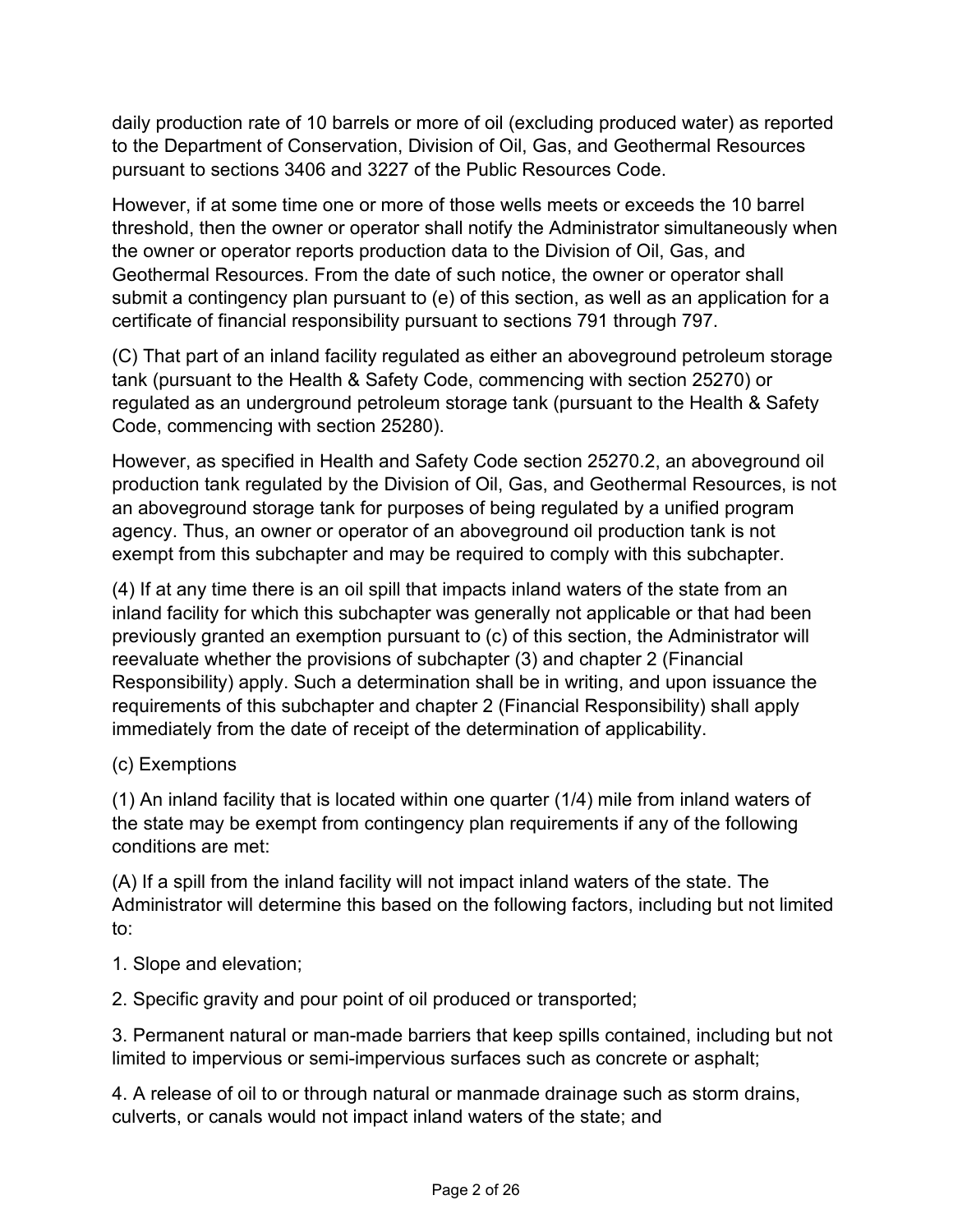5. Measures that prevent releases.

(B) Equipment, tanks, or pipelines within one quarter mile of inland waters that do not handle, transport, or store oil as part of the supply chain of oil. If equipment, tanks, or pipelines within one quarter mile are part of the supply chain of oil, then an exemption may not be granted unless there are other grounds for an exemption.

(C) Transmission pipelines that are less than six and five-eighths (6 and 5/8) inches in outside nominal diameter and are less than 10 miles in length, and where the operator determines that the reasonable worst case spill from any point on the line section would not impact inland waters of the state within four hours after the initiation of the spill.

(2) Exemptions must be requested in writing and must provide specific, technical justification for the request. For production facilities, the request must also include the American Petroleum Institute well numbers. The Administrator shall inspect the inland facility to determine if conditions for the exemption are valid before the request may be approved. The Administrator will provide written notification of his or her findings within 30 calendar days of receiving the request. If a determination is made that the conditions for the exemption are not met, then the inland facility owner or operator shall submit a contingency plan pursuant to (e) of this section.

(A) Submittal of a new or updated exemption request following a denial must be based on new or significantly different facts. Receiving a first denial does not toll the time frame within which to submit a contingency plan pursuant to subsection (e)(1) or (e)(2).

(B) An owner or operator may request reconsideration of the decision to deny an exemption by following the process outlined described in (f)(4) of this section 790.5 of chapter 1. However, this the reconsideration process does not toll the requirement to submit a contingency plan.

(3) Exemptions expire five years from the date of issuance, and must be re-applied for by the owner or operator.

(d) Multiple Facility Plans

(1) An owner or operator may request approval of a single contingency plan applicable to any combination of inland facilities and marine facilities, which is commonly referred to as a "blanket plan." The owner or operator shall request approval for the use of a multiple facility plan prior to submitting the plan to the Administrator. The request must include a justification for the use of a multiple facility plan.

(2) The justification shall be based on analysis of the following criteria:

(A) Facility layout, design, or operation;

(B) The reasonable worst case spill volume of each facility;

(C) The similarity of hazards posed by each facility, identified by the risk and hazard analysis;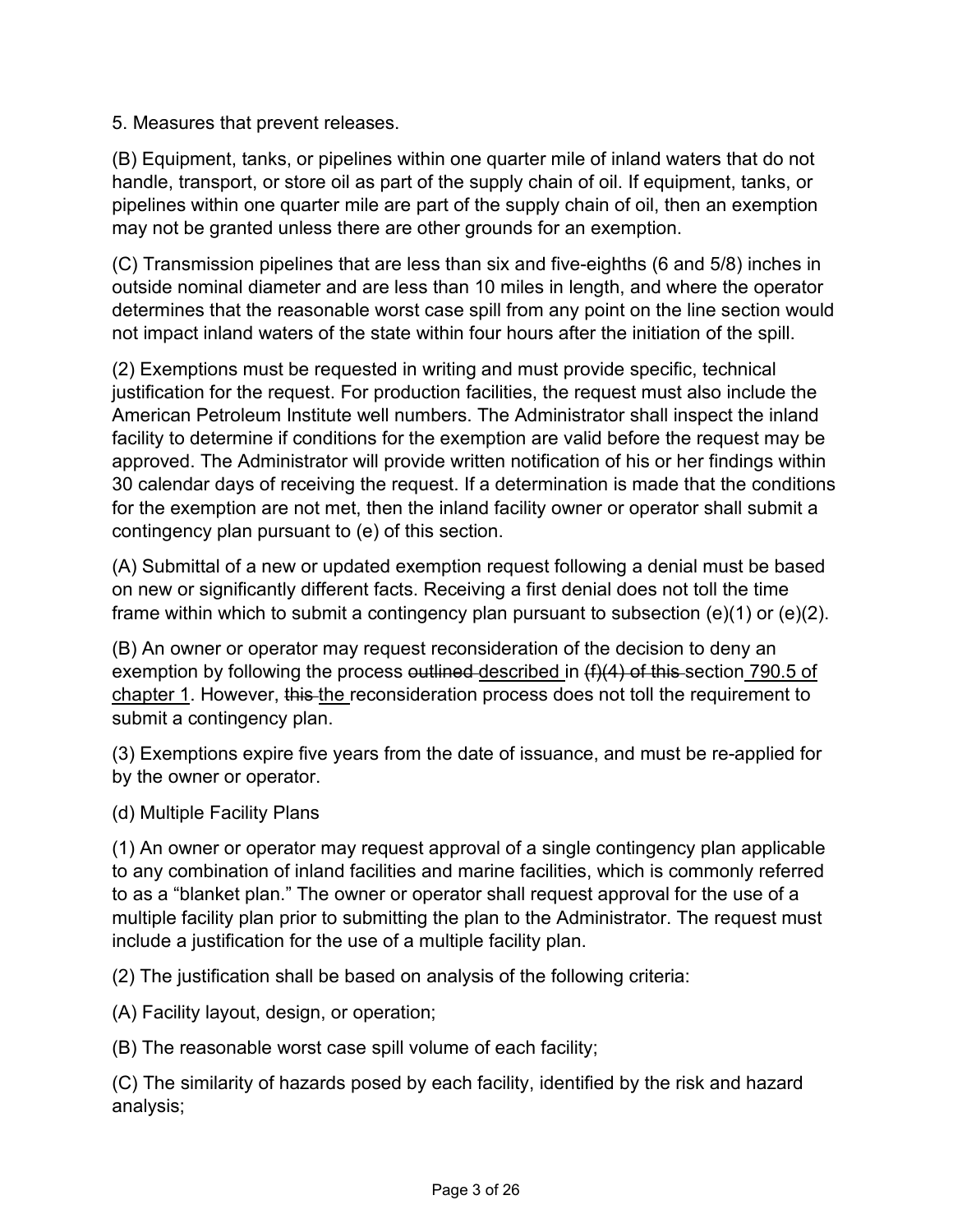(D) The response planning area applicable to each facility, including the resources at risk from each facility, such as public works and environmentally, historically, culturally, and economically sensitive sites;

(E) Whether the listed certified spill management team, rated oil spill response organization, and other response resources can respond to a spill from each of the covered facilities within the required times.

(3) The multiple facility plan shall include all relevant information required by subsections (g) through (t), including a list identifying each facility by location, the core elements common to all facilities, and separate sections or appendices for each facility if applicable.

(e) Plan Submittal and Format

(1) The owner or operator of an inland facility to which this section applies shall:

(A) Submit a contingency plan for substantive review and approval in compliance with this subchapter;

(B) Apply for a certificate of financial responsibility in compliance with chapter 2 (Financial Responsibility); and

(C)1. Submit an Application for Certification of Plan Holder Spill Management Team form DFW 1005 (new 11/12/20), incorporated by reference herein, pursuant to section 830.7 of subchapter 5, at the time of submission of a new contingency plan for review and approval.

2. Within 90 calendar days after the effective date of subchapter 5 of this chapter, any owner or operator that currently has an approved contingency plan shall submit the Application required by (C)1.

(2) Acquisitions and Ownership Changes

(A) A person or owner or operator who intends to acquire a facility, or change ownership of a facility must submit the following at least 30 calendar days prior to commencement of future operations:

1. The name and address of the facility, and the name, address, phone number, and e-mail address of the owner or operator responsible for the contingency plan;

2. The name, address, phone number, e-mail address, and facsimile number of a qualified individual;

3. Evidence of a contract or other approved means demonstrating the response resources that meet the requirements of this subchapter, such as an agreement with a rated oil spill response organization;

4. Evidence of a contract or other approved means with a certified spill management team including the team's contact information, or submit the name, address, phone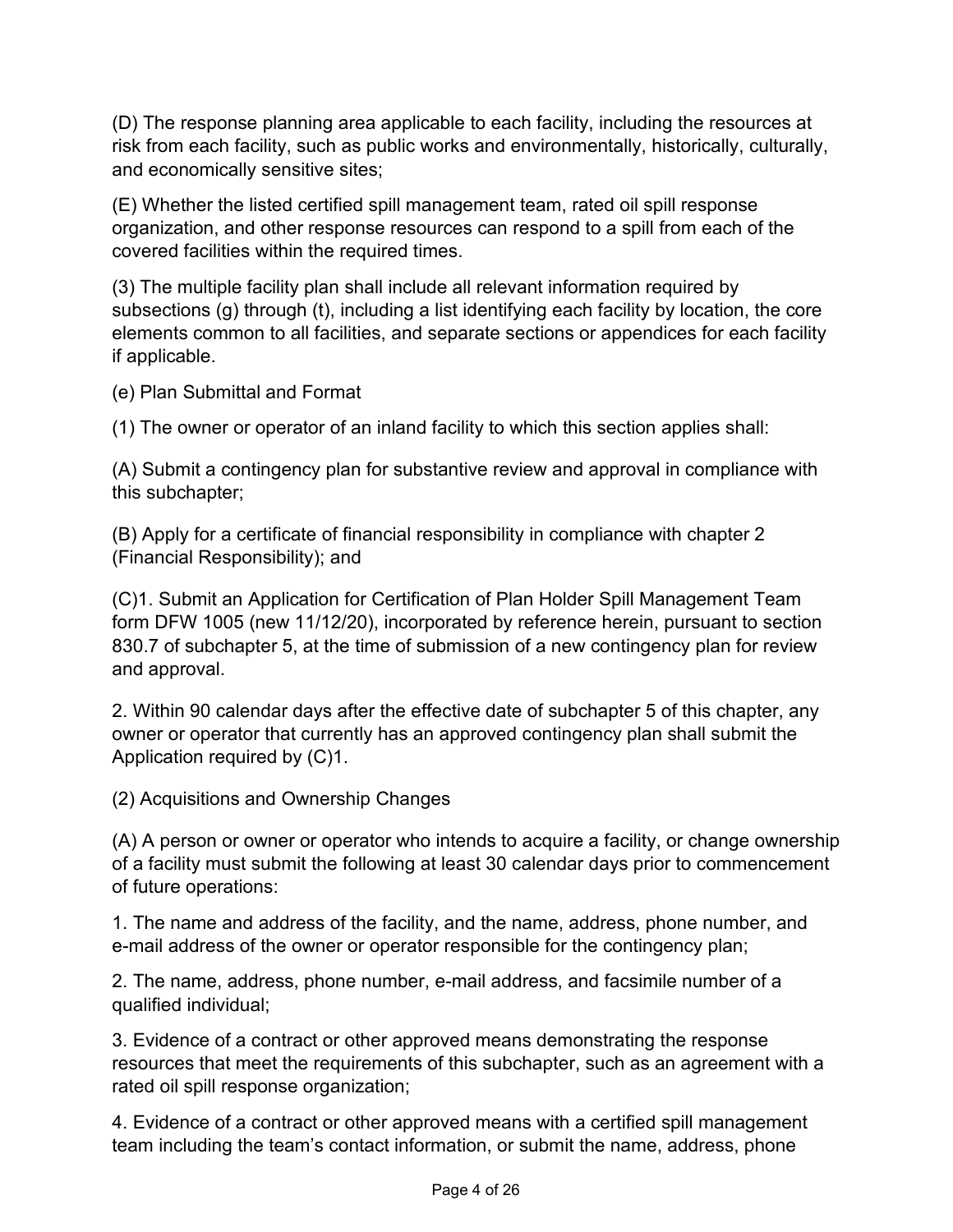number, and e-mail address of the owner or operator's certified spill management team personnel; and

5. An application for a certificate of financial responsibility.

(B) Upon submittal of the information outlined in (A)1. through 5. of this section, preliminary approval will be granted, however, a full oil spill contingency plan must be submitted for substantive review and approval within 120 calendar days after commencing operations.

(3)(A) If a plan holder currently has a marine oil spill contingency plan approved by the Administrator or has a contingency plan approved by another agency, and is required to have an inland facility oil spill contingency plan, and wishes to consolidate the requirements into one plan, the plan holder must coordinate that consolidation with the Administrator as described in subsection (d). For example, a contingency plan required by another agency may be submitted if it also addresses the requirements of this section.

(B) If information required by this section is contained in other response planning documents, reference materials, or other sources, then the owner or operator may reference or submit those other materials in lieu of recreating the information.

(4) All contingency plan submittals, updates, and revisions shall be in an electronic format that is usable, readable, and searchable by the Administrator (e.g., Microsoft Word, Pages, or a PDF document; not scanned or an image). Additionally, the plan must have a table of contents that is hyperlinked to the different sections of the plan. If updates or revisions are made to a contingency plan, individual updates or revisions can be submitted or a complete contingency plan can be submitted. Other documents required to be submitted with the contingency plan, such as evidence of contracts, diagrams, maps, or photographs shall be submitted in an electronic format (e.g., .pdf, .jpg, .gif) that is usable, readable, and searchable by the Administrator.

# (5) Confidentiality

(A) The plan holder may designate information in the contingency plan submitted to the Administrator, including reports or studies, that the plan holder considers to be a trade secret, confidential, privileged or otherwise exempt from disclosure, by following the process described in section 790.3 of chapter 1 pursuant to the Public Records Act (Government Code section 6250, et seq.) or other law. It is the policy of the Office of Spill Prevention and Response that all records not exempted from disclosure by law shall be open for public inspection pursuant to the Public Records Act.

(B) The plan holder must assert in writing a claim of exemption at the time the information is submitted to the Administrator. The plan holder must clearly and distinctly identify each paragraph, sentence, number, data, map, photograph, or other item, and provide the specific legal authority for each item that the plan holder believes should be withheld from public disclosure (e.g., Government Code section 6254.15). Generic nonspecific labeling of an entire contingency plan or section of a contingency plan is not sufficient designation of information to be withheld nor is it a sufficient assertion or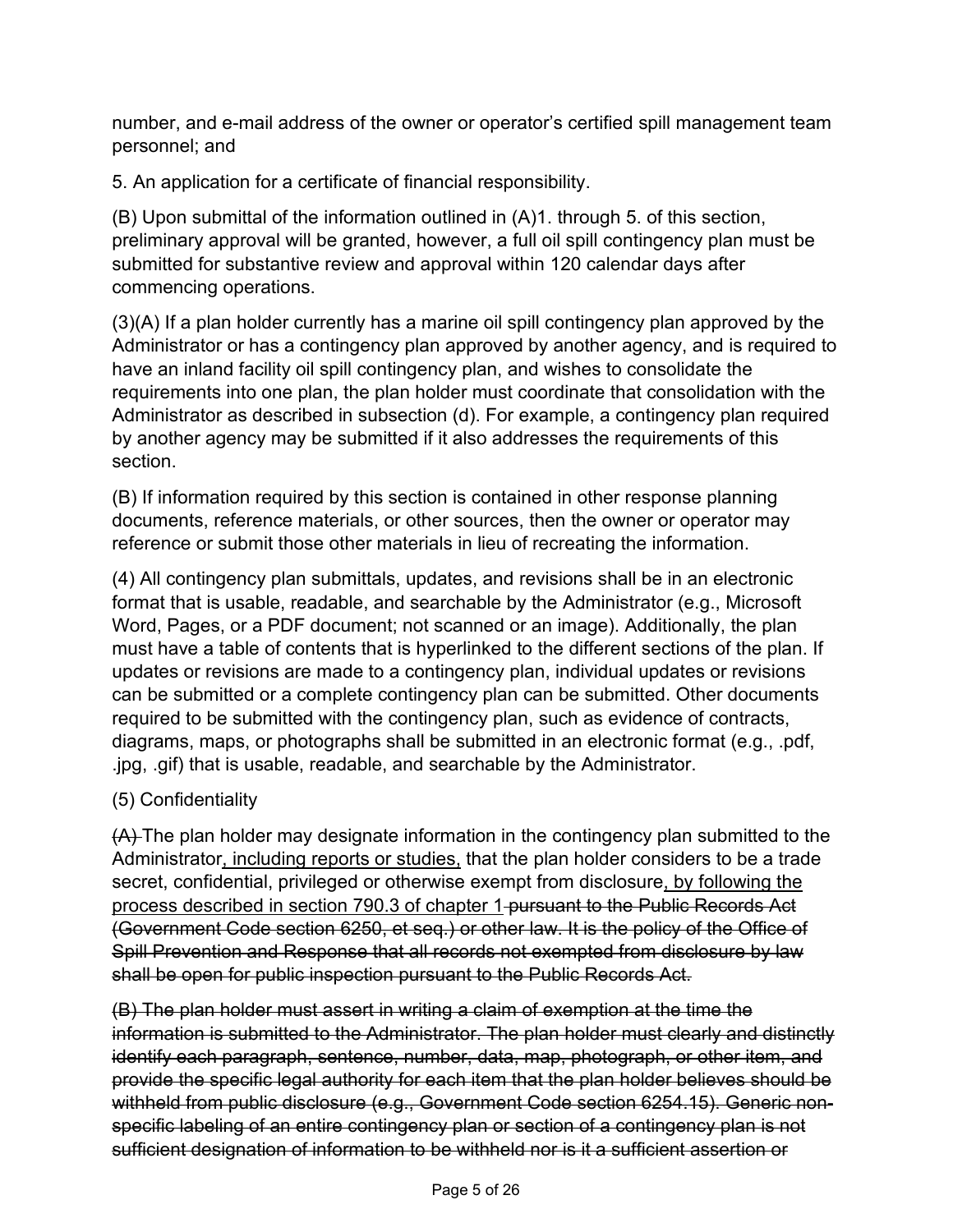preservation of the justification for withholding information from public release, and will not be considered.

(C) If a plan holder designates information as confidential or privileged, then two different copies of the contingency plan must be submitted as follows:

1. One copy shall contain the un-redacted confidential or privileged information. This contingency plan will be used by the Administrator in the review and approval process.

2. One copy shall be submitted depicting the claimed confidential or privileged information as redacted.

3. Any contingency plan submitted to any state agency, as required by this section, must include all claimed confidential or privileged information as un-redacted.

(D) If the Administrator is requested to publicly disclose information that has been identified with specific legal citation in accordance with (B), the Administrator may notify the plan holder at least 10 business days prior to the release of such information in order to allow the plan holder to seek an appropriate remedy in court, if applicable.

(E) The Administrator will decide whether the redacted information should be disclosed pursuant to the Public Records Act, unless directed otherwise by a court order.

- (f) Plan Review and Approval
- (1) Review

(A) Each contingency plan or future operations coverage submitted for approval pursuant to (e) of this section shall be substantively reviewed for completeness, adequacy, and compliance with applicable requirements of this subchapter within 30 calendar days after receipt by the Administrator.

(B) The Administrator shall determine whether each contingency plan complies with the requirements of this subchapter. Prior to and subsequent to plan approval, the Administrator may make on-site inspections and require an announced or unannounced drill or exercise of all, or part of, any contingency plan submitted, to determine the plan's adequacy.

(C) If the contingency plan is determined to be deficient then the Administrator shall issue a letter to the owner or operator explaining the deficiencies, which may request submittal of additional information or suggest practicable modifications or alternatives.

(D) Upon receipt of the letter explaining the contingency plan's deficiencies, the owner or operator shall have 30 calendar days to submit a new or modified plan addressing the deficiencies.

(E) The Administrator shall have 15 calendar days to review the resubmitted contingency plan, and issue an approval, denial, or revocation. If the owner or operator fails to adequately address the deficiencies, the Administrator shall declare the contingency plan invalid and shall issue a letter of denial or revocation. The letter shall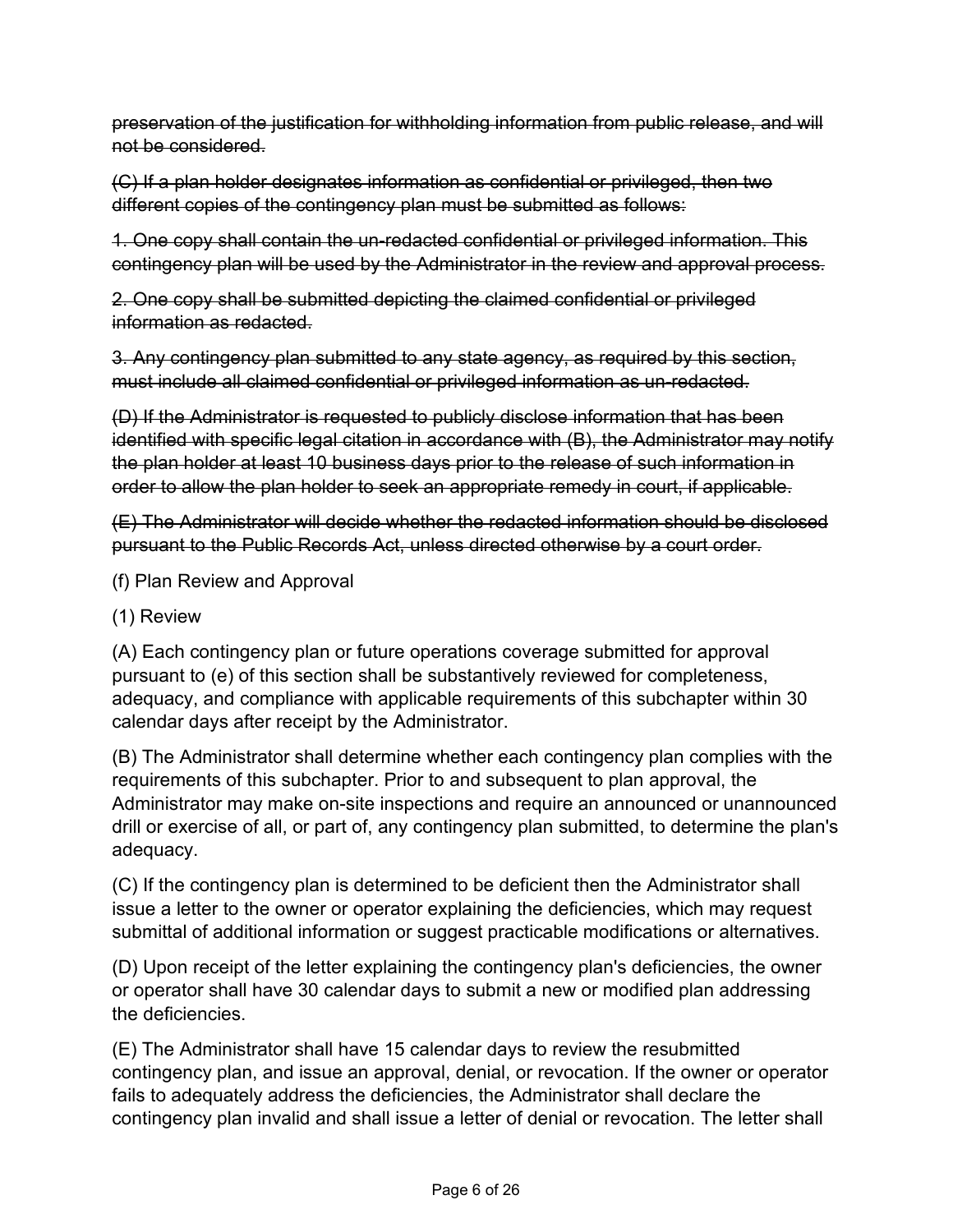explain the reasons for denial or revocation, and provide a description of those actions necessary to secure approval.

## (2) Approval

(A) A contingency plan shall be approved if it addresses all the applicable requirements specified in this subchapter as providing the best achievable protection (defined in section 790).

(B) A contingency plan will be considered to be valid and effective upon submittal, pending final approval or denial.

(C) Any new or revised contingency plan submitted by an owner or operator in response to a notification of deficiency shall be considered approved unless notified otherwise by the Administrator within the time frames of this subsection.

(D) The plan holder shall be notified when a plan has been approved. A letter of approval shall be issued by the Administrator and will describe the conditions of approval, if any, and specify the expiration date of the letter of approval.

(E) If at any time after a plan has been approved and the Administrator determines the plan is deficient, then the review and approval provisions (1)(B) through (E) shall apply. Deficiency may be based upon verification, on-site inspection, performance at an announced or unannounced drill or exercise, or actual spill.

## (3) Revocation of Plan

An already approved plan shall be revoked, if the plan does not comply with, or maintain compliance with, the criteria set forth in this subchapter and does not address issues identified in a notice of deficiency.

## (4) Request for Reconsideration or Appeal

(A) The plan holder shall have 15 business days from receipt of a letter of denial or revocation to submit a written request to the Administrator for reconsideration of the decision to deny or revoke. The request must contain the basis for the reconsideration and, if available, provide evidence that rebuts the basis for the Administrator's decision.

(B) Within 15 business days following receipt of the request for reconsideration, a letter will be sent by the Administrator to the plan holder explaining the decision to either rescind the earlier decision, or that reconsideration is denied.

(C) Within 15 business days after receipt of the letter that reconsideration has been denied, the plan holder may submit a written request for a hearing to review the basis of the decision. No such hearing may be requested until all remedies pursuant to this section have been exhausted. The hearing shall be conducted in accordance with chapter 4.5 (commencing with section 11400) of part 1 of division 3 of title 2 of the Government Code, including the right of judicial review as provided for in section 11460.80 of the Government Code.The owner or operator may request reconsideration of a decision made by the Administrator regarding the denial of approval, denial of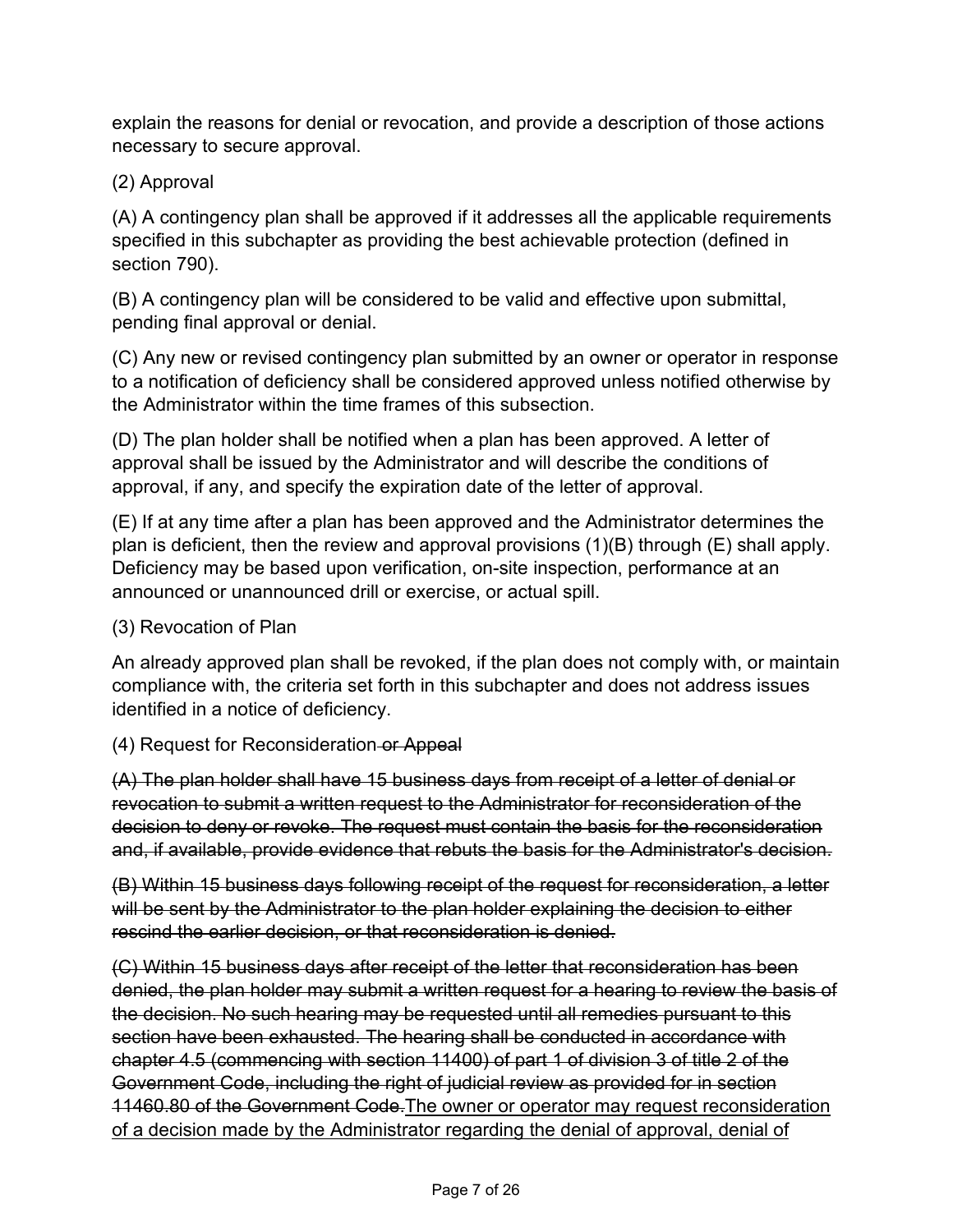exemption, or revocation of a contingency plan, by following the process described in section 790.5 of chapter 1.

(5) Public review and comment

(A) Contingency plans may be reviewed by any interested member of the public pursuant to the California Public Records Act (Government Code section 6250 et seq.).

(B) Any person may submit written comments at any time during the review process or after a plan has been approved.

(C) Any person interested in reviewing a contingency plan shall contact the Administrator to schedule an appointment to review the plan at the offices of the **Administrator** 

(D) A requested copy of a contingency plan or other documents will be provided at the cost of duplication allowed pursuant to the California Public Records Act.

(g) Spill Notification Procedures

(1) Near the front of each contingency plan shall be a list of immediate contacts and phone numbers to call in the event of a threat of or actual spill of oil, including but not limited to:

(A) The designated qualified individual who is available on a 24-hour basis;

(B) The rated oil spill response organization listed in the contingency plan, or plan holder employee contacts for all plan holder response resources;

(C) The designated certified spill management team;

(D) The California Governor's Office of Emergency Services, State Warning Center;

(E) The National Response Center; and

(F) The Oiled Wildlife Care Network or other wildlife care and treatment organization listed in the plan, pursuant to subsection (o) of this section.

(2)(A) Calls to all contacts listed in (1) shall be initiated immediately but not later than 30 minutes after discovery of a spill or threatened spill of oil. All notifications shall be completed as promptly as possible, but not later than two hours after the first call.

(B) If there is oiled wildlife or a threat to wildlife, the plan holder shall immediately notify the Oiled Wildlife Care Network or the wildlife care and treatment organization listed in the contingency plan.

(3) Initial contact with the qualified individual does not relieve the owner or operator from making timely notifications.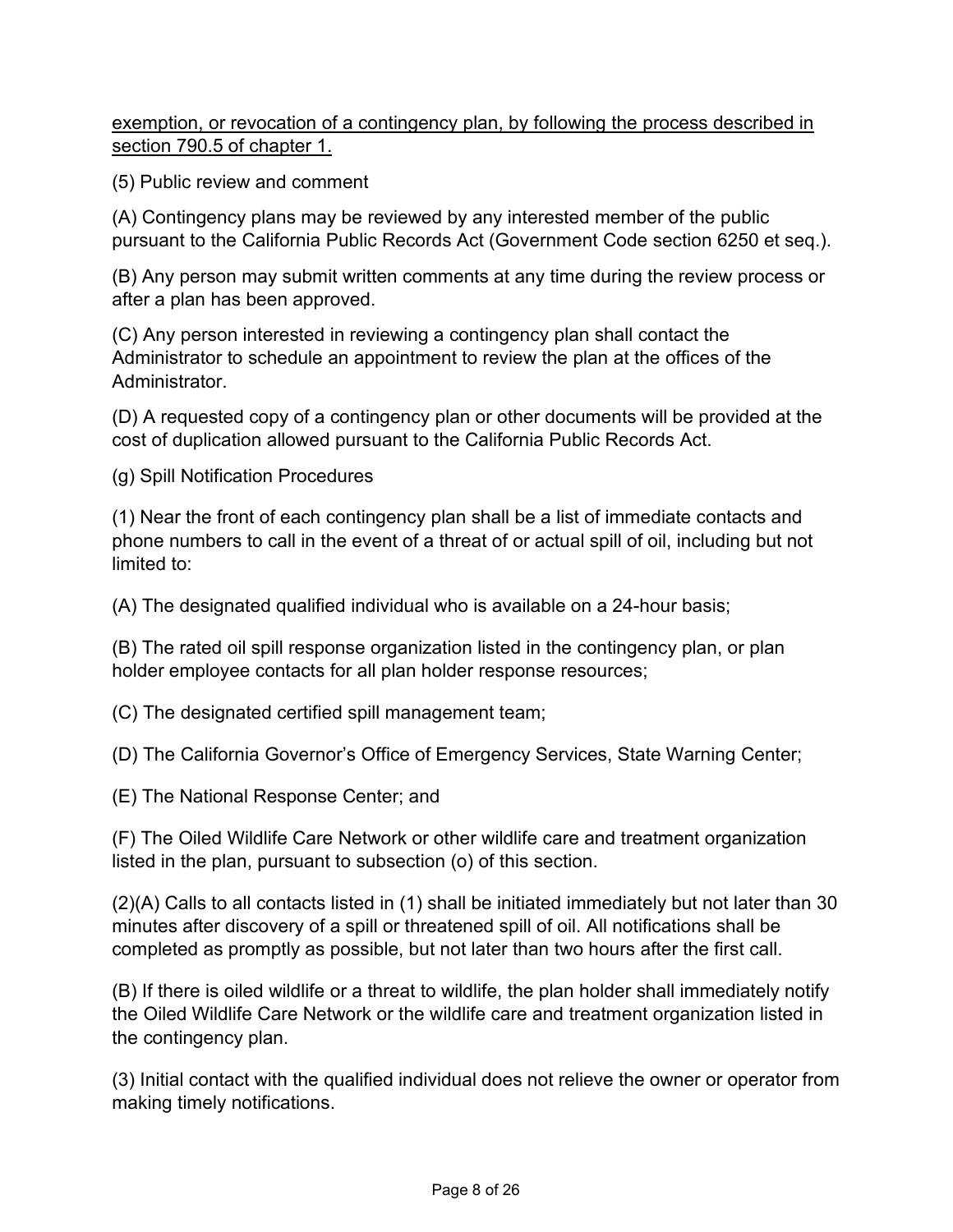(4) All phone numbers necessary to complete the immediate notification procedures shall be prominently posted and easily referenced.

(5) Each contingency plan shall identify a call-out procedure to acquire the resources necessary to address spills that cannot be addressed by the equipment that the plan holder owns or has under contract. Procedures must allow for initiation of the call-out of additional resources within 24 hours of the incident and must begin as soon as a determination has been made that additional resources are necessary.

(6) Each plan shall provide a checklist of the information to be reported in the notification procedures, including but not limited to:

- (A) Inland facility name and location;
- (B) Date and time of the incident;
- (C) Cause and location of the spill;
- (D) An estimate of the volume of oil spilled and the volume at immediate risk of spillage;
- (E) Type of oil spilled, and any inhalation hazards or explosive vapor hazards, if known;
- (F) Size and appearance of the slick;
- (G) Prevailing weather;
- (H) Actions taken or planned by personnel on scene;
- (I) Current condition of the inland facility;
- (J) Injuries and fatalities; and

(K) Any other information that may be relevant or appropriate.

(7) Reporting of a spill shall not be delayed solely to gather all the information required by this subsection.

(8) An updated estimate of the volume of oil spilled and the volume at immediate risk of spilling shall be reported to the California Governor's Office of Emergency Services if the estimated volumes have increased, but not less than every 12 hours within the first 48 hours of response. The state on-scene coordinator, through the unified command, shall have the option of increasing or decreasing this time frame, depending upon the need for additional notice about the spill. Updated spill volume information included in the incident action plan developed through the unified command will meet the requirements of this subsection.

(h) Introductory Material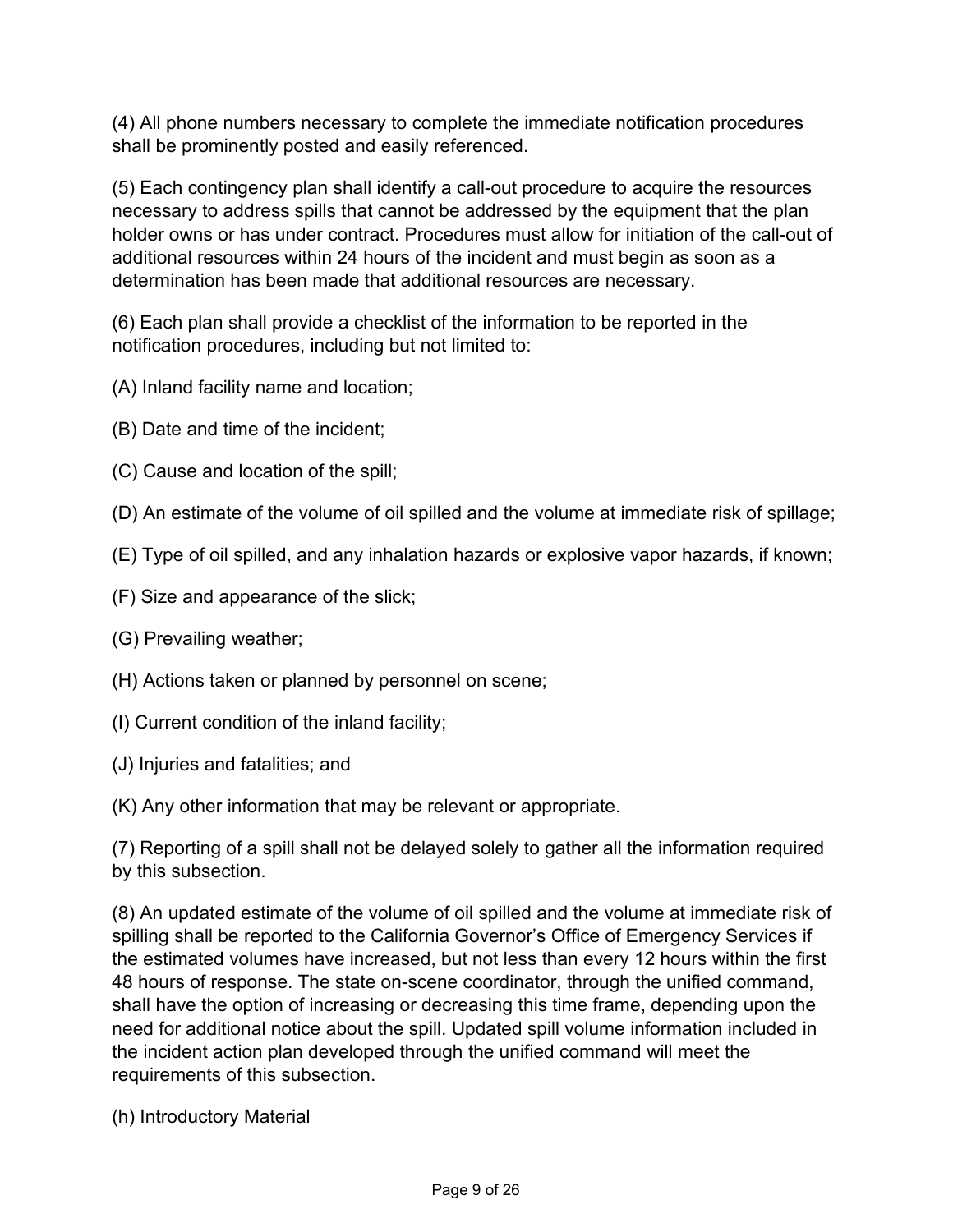(1) Each contingency plan shall provide the following information:

(A) Name and address of the inland facility, and mailing address, if different from the physical address. The name and address of the inland facility shall be referenced in the plan title or on a title page at the front of the plan;

(B) Name, address, phone number, fax number, and e-mail address of both the owner and operator of the inland facility, and indicate which entity is the intended plan holder responsible for implementing the plan;

(C) Name, address, phone number, fax number, and e-mail address of the person to whom correspondence should be sent;

(D) The certificate of financial responsibility number for the inland facility shall be included in the front of the contingency plan. If a certificate has not been issued, then the contingency plan must include a statement whether an application for a certificate has been submitted (including date of submission). The contingency plan will not be approved until a certificate has been issued.

(E) A statement signed, under penalty of perjury, by an executive within the plan holder's management who is authorized to fully implement the contingency plan, and who shall review the plan for accuracy, feasibility and executability. If an executive does not have training, knowledge and experience in the area of oil spill prevention, preparedness, and response, the statement shall also be signed by another individual within the plan holder's management structure who has training, knowledge, and experience appropriate for the risks posed by the plan holder's reasonable worst case spill volume. The certification statement shall be submitted according to the following format:

"I certify, to the best of my knowledge and belief, under penalty of perjury under the laws of the State of California, that the information contained in this oil spill contingency plan is true and correct and that the plan is both feasible and executable." (signature), (title), (date)

(2) Each plan shall identify a qualified individual, and any alternates that may be necessary for the purpose of implementing the contingency plan, and include documentation that the qualified individual acknowledges this capacity. If an alternate or alternates are identified in the contingency plan, then the plan shall also describe the process by which responsibility will be transferred from the qualified individual to an alternate. During spill response activities, notification of such a transfer shall be made to the state on-scene coordinator at the time the transfer occurs.

(3) Each contingency plan shall identify and ensure by contract or other approved means a certified spill management team, as described in subchapter 5 of this chapter. The certified spill management team shall be the appropriate tier classification, pursuant to section 830.3 of subchapter 5.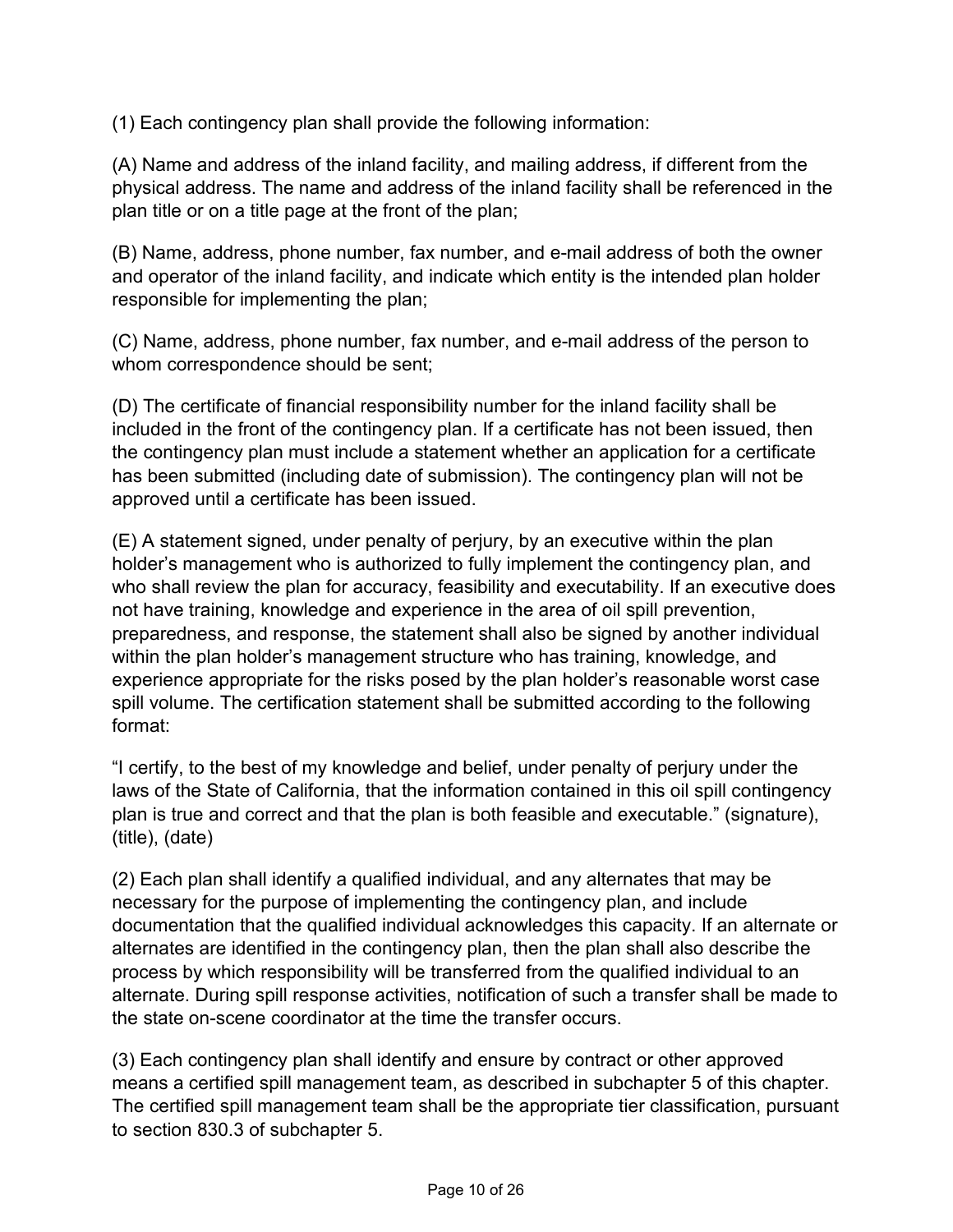(A) The spill management team may have an interim certification for purposes of satisfying contingency plan requirements.

(B) A single spill management team may be listed if it is capable of responding in all geographic regions in which the plan holder operates.

(C) The spill management team may consist of personnel employed by the plan holder or persons affiliated with the plan holder, contracted personnel, or a combination thereof.

(D) If the plan holder contracts for these services, documentation that the certified spill management team acknowledges this capacity shall be included in the plan.

(4) Each contingency plan shall identify at least one rated oil spill response organization that will provide the requisite response resources in the event of an oil spill. The plan shall include evidence of the contract or other approved means verifying that any rated oil spill response organization listed in the plan will provide the requisite services. However, if the plan holder itself intends to provide any response resources or capabilities required by this subchapter, then the plan holder shall demonstrate to the Administrator the applicable requirements of this section are met by the plan holder.

(5) Each contingency plan shall provide the name, address, telephone number, e-mail address and fax number of an agent for service of process designated to receive legal documents on behalf of the plan holder, and include documentation that the agent for services of process acknowledges this capacity. Such agent shall be located in California.

(i) Spill Protection Measures

The contingency plan shall describe measures that reduce or mitigate the potential hazards identified in the risk and hazard analysis described in subsection (k) of this section. Such description may include, but is not limited to the following:

(1) Schedules, methods and procedures for testing, maintaining and inspecting equipment and other structures; and

(2) Methods and procedures to reduce spills during transfer and storage operations, including overfill prevention and immediate spill containment resources.

(j) Inland Facility Description and Reasonable Worst Case Spill Volume

(1) The contingency plan shall describe the inland facility generally, and describe the inland facility's operations with specific attention to those locations from which an oil spill could occur and impact inland waters of the state. The contingency plan shall also provide the largest reasonable worst case spill volume of all the facilities covered by the plan, pursuant to (4) below.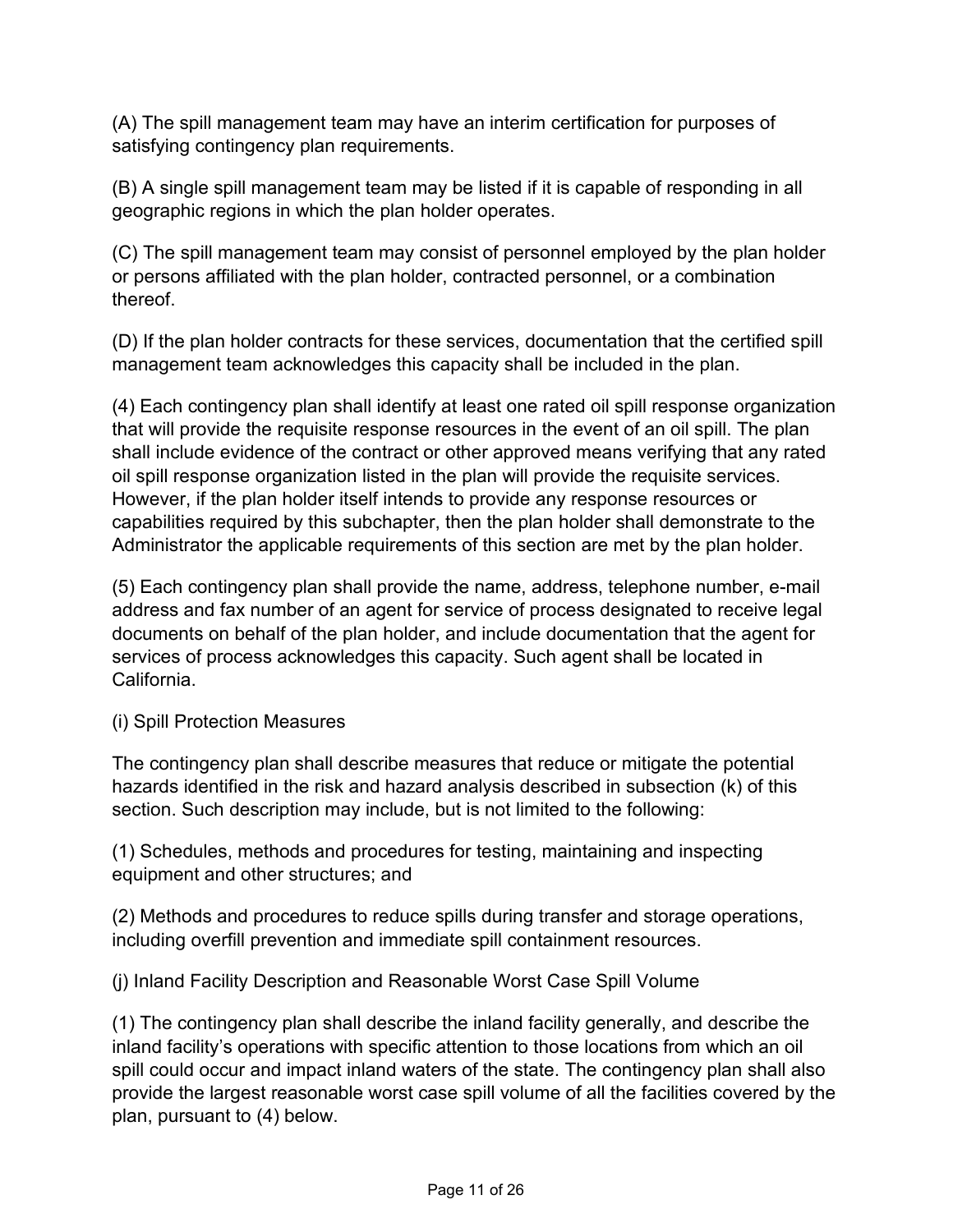(2) For a transmission pipeline, production facility, or other non-railroad facility, the description shall also include the following information as applicable:

(A) A general diagram or map of the facility site;

(B) Well locations by field, including the American Petroleum Institute well number for the well with the largest reasonable worst case spill volume;

(C) Relevant piping and tank diagrams (e.g., enhanced photographs or line drawings) including the location of pipelines; oil storage capacity of each structure covered under the plan and its age, design, construction and general condition; the range of oil products normally stored in each structure; the presence of containment structures and oil transfer locations;

(D) A description of the oil handled or transported, including physical properties, health and safety hazards, pour point, viscosity (API gravity), and type (e.g., Group 5). A safety data sheet can meet some of these requirements. This information shall be maintained separately at the inland facility, and the contingency plan shall identify the stored location of the information;

(E) Maximum storage or handling capacity and current normal daily throughput of oil handled;

(F) A description of the normal procedures for transferring oil, and the amount, frequency and duration of the oil transfers;

(G) The inland facility's normal hours of operation;

(H) Vicinity maps showing any vehicular access to the inland facility, nearby residential, commercial or other populous areas and access to private land necessary to respond to a spill; and

(I) Geographic locations including latitude and longitude of relevant field offices and remote local offices, or any pre-identified incident command post locations.

(3) For a railroad, the contingency plan shall also describe the railroad's areas of transit from which an oil spill could impact inland waters of the state. This description shall include, at a minimum, the following information:

(A) A map of track routes and major rail facilities, that also indicates the high threat urban areas in California as defined by federal law (Title 49 Code of Federal Regulations Part 1580, Appendix A), and high hazard areas or local safety hazard sites designated and defined by the California Public Utilities Commission.

(B) A copy of the portions of the timetable or timetable instructions depicting the railroad's maximum speeds on tracks in California, as filed with the Federal Railroad Administration, on which oil in bulk may be transported.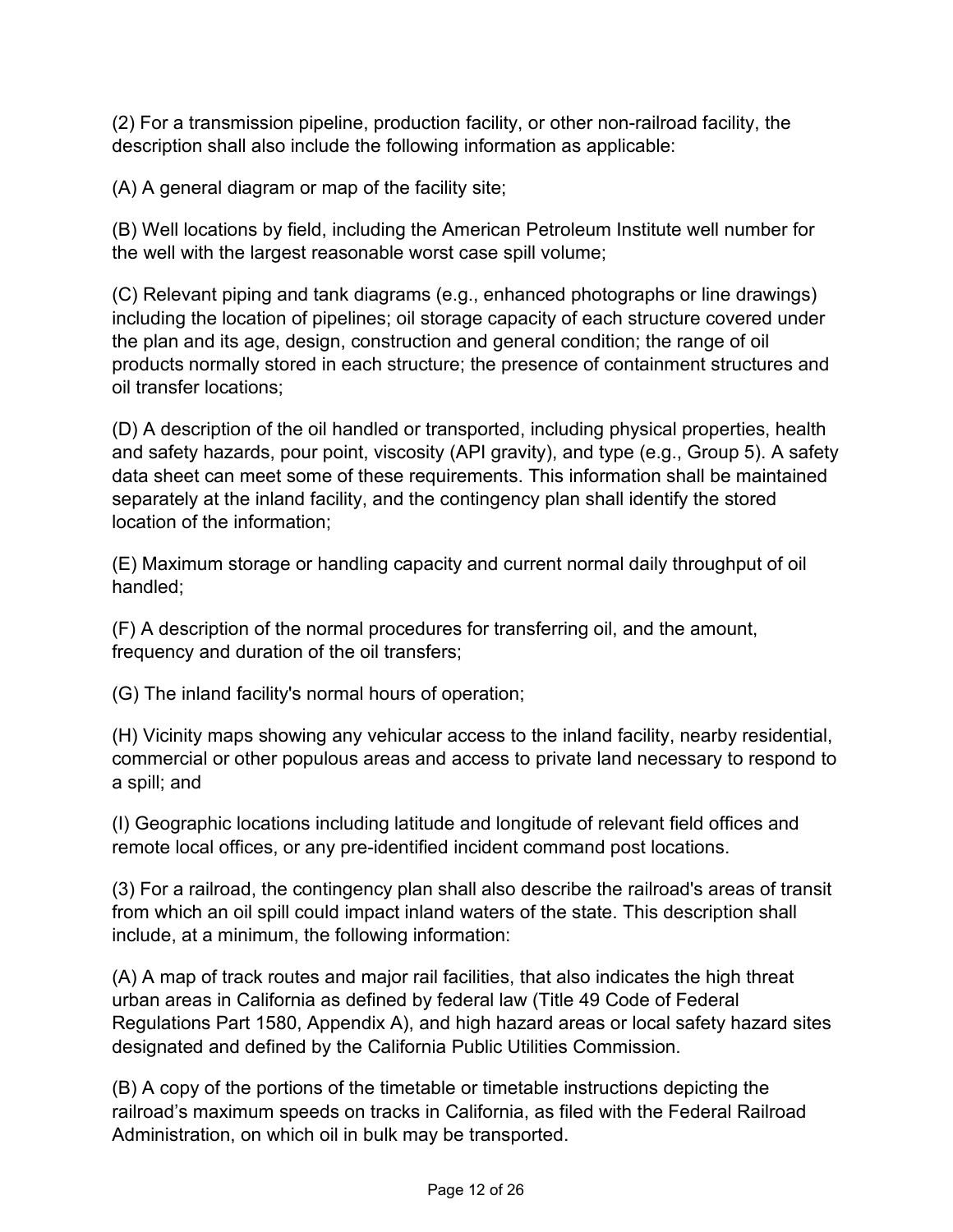(C) A description of the oil in bulk that may be transported as required by subsection  $(i)(2)(D)$  of this section.

(D) A list of the railcar types or models in which oil in bulk may be transported.

(E) A list, description, and map of any pre-staged spill response equipment and personnel for deployment of the equipment.

(4) The reasonable worst case spill volume for an inland facility, calculated in barrels, is as follows:

(A) Production Facility: 10 percent of the daily average of oil and condensate of the largest producing well (excluding produced water) as reported to the Department of Conservation, Division of Oil, Gas, and Geothermal Resources each year pursuant to sections 3406 and 3227 of the Public Resources Code. Although this volume does not include the water content (produced water), the owner or operator will be required to respond to and cleanup the impacts of produced water.

(B) Transmission Pipeline: Regardless of the following methodology used for determining the reasonable worst case spill volume for a transmission pipeline, the calculations and parameters used shall be submitted as part of the contingency plan. The reasonable worst case spill volume is the largest of the following:

1. The pipeline's maximum release time in hours (i.e. the time between pipeline rupture and discovery), plus the maximum shutdown response time in hours (based on historic spill data or in the absence of such historic data, the operator's best estimate), multiplied by the maximum flow rate expressed in barrels per hour (based on the maximum daily capacity of the pipeline), plus the largest line drainage volume after shutdown of the line section(s). Line section means a continuous run of pipe that is contained between adjacent pressure pump stations, between a pressure pump station and a terminal or break-out tank, between a pressure pump station and a block valve, or between adjacent block valves; or

2. The largest foreseeable discharge for a line section based on the maximum historic spill, if one exists, adjusted for any subsequent corrective or preventive action taken; or

3. If there are one or more breakout tanks, then the capacity of the single largest tank or battery of tanks within a single secondary containment system, adjusted for the capacity or size of the secondary containment system.

(C) Railroads: The reasonable worst case spill volume for a railroad is based on the railroad's maximum speed in California as stated in the most recent timetable the railroad has filed with the Federal Railroad Administration, and the amount of oil in bulk transported. Regardless of speed or track class, the minimum reasonable worst case spill volume for a railroad is the largest single tank car the railroad may include in a consist. If a railroad moves more than one tank car in a consist then the reasonable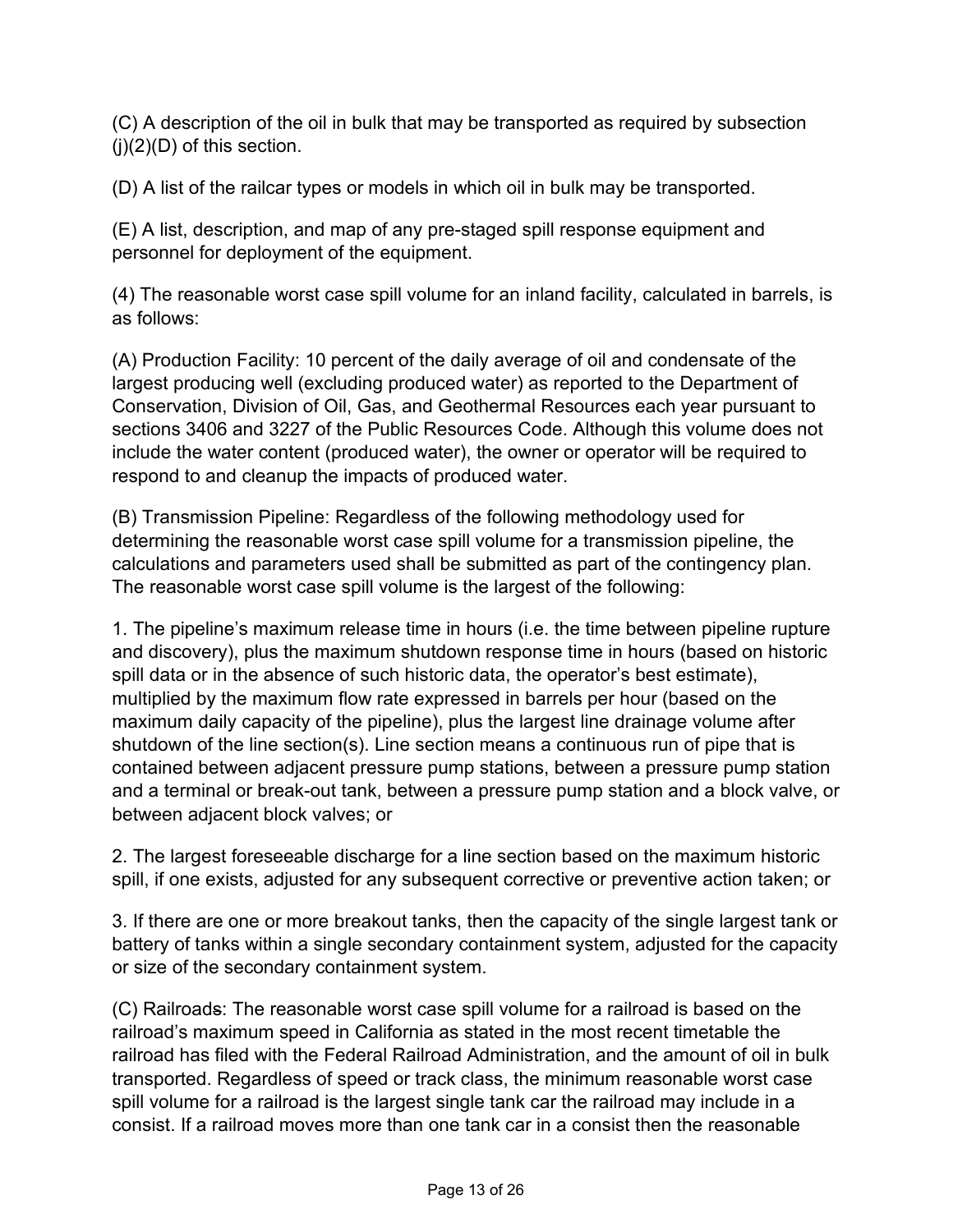worst case spill volume is based on the larger of either the volume of one tank car or a percentage of the total oil in bulk transported, as follows:

| If the Maximum Speed<br>per the Timetable is: | Then the RWCS volume<br>is the higher of: |
|-----------------------------------------------|-------------------------------------------|
| $10$ mph                                      | One tank car or<br>1% of all oil in bulk  |
| 25 mph                                        | One tank car or<br>5% of all oil in bulk  |
| Greater than 25 mph                           | One tank car or<br>20% of all oil in bulk |

(D) For an inland facility not otherwise described in subsections (A), (B), or (C):

1. The loss of the entire capacity of all in-line, break-out and portable storage tanks not subject to Chapter 6.67 (commencing with Section 25270; aboveground petroleum storage) or Chapter 6.7 (commencing with Section 25280; underground petroleum storage) of Division 20, Health and Safety Code, needed for the continuous operation, used for the purposes of handling or transporting oil, taking into account the existence of volume limiting factors including, but not limited to, line pressure, gravity and the availability and location of the emergency shut-off controls; plus

2. The amount of additional spillage that could reasonably be expected to enter waters of the state during emergency shut-off, transfer or pumping operations if a pipeline or hose ruptures or becomes disconnected, or if some other incident occurs which could cause or increase the size of an oil spill. The spill shall be calculated as follows: the maximum time to discover the release from the pipeline or hose in hours, plus the maximum time to shut down flow from the pipeline or hose in hours (based on historic discharge data or the best estimate in absence of historic discharge data for the inland facility) multiplied by the maximum flow rate expressed in barrels per hour (based on the maximum relief valve setting or maximum system pressure when relief valves are not provided) plus the total line drainage volume expressed in barrels.

3. The Administrator has the discretion to accept that an inland facility may operate a limited number of the total pipelines or tanks at a time. In those circumstances, the reasonable worst case spill volume shall include the drainage volume from the pipelines normally not in use, in addition to the volumes determined in subsections (j)(4)(D)1. and 2. of this section.

(5) The plan holder shall update the reasonable worst case spill volume every calendar year, and any other time that a change in the reasonable worst case spill volume would constitute a significant change pursuant to subsection (u)(3).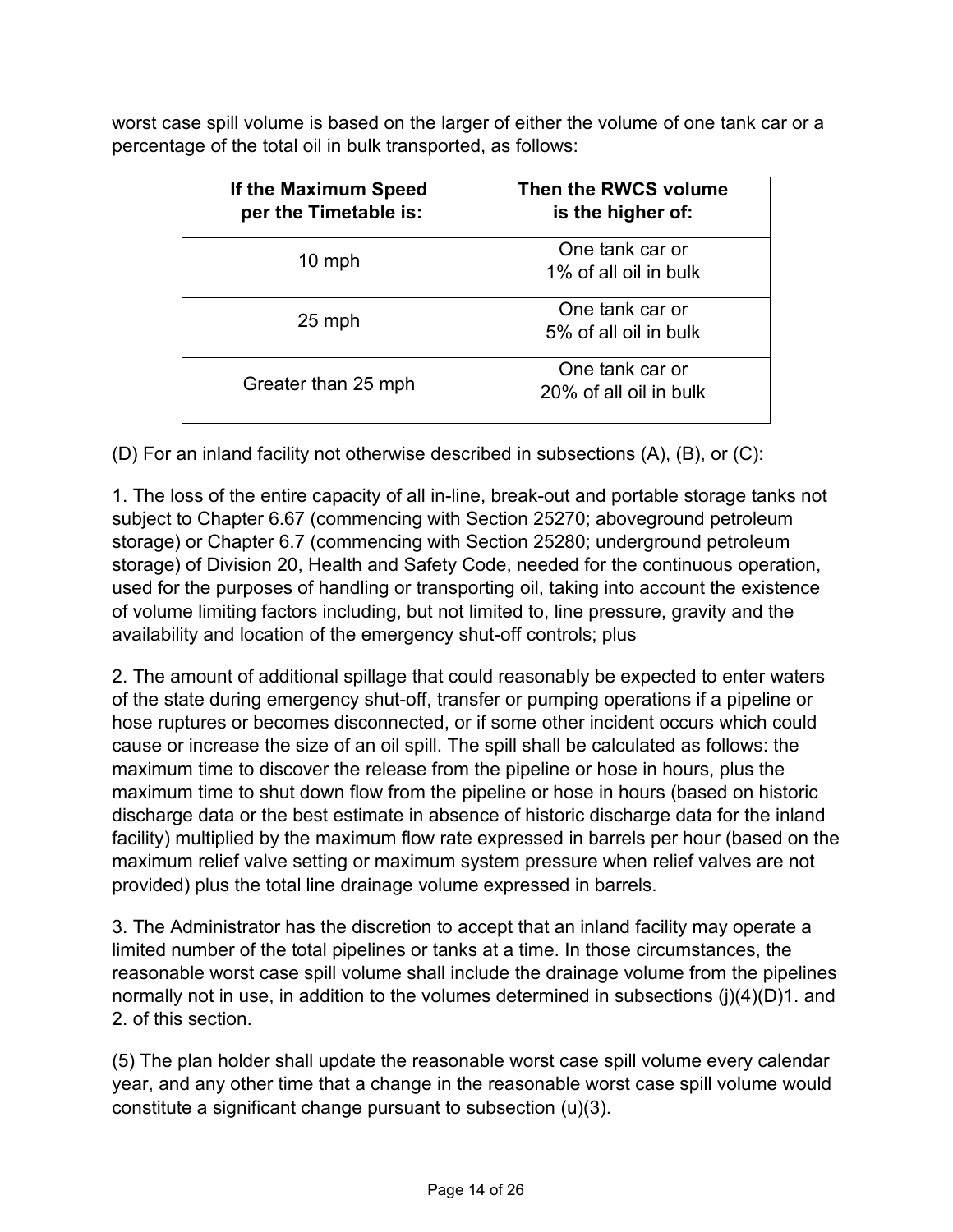(6) If the contingency plan covers multiple types of facilities, then the plan holder's reasonable worst case spill volume for the plan shall be the largest volume.

(k) Risk and Hazard Analysis and Offsite Consequence Analysis

(1) Each inland facility owner or operator shall conduct a risk and hazard analysis that identifies the hazards associated with the operation of the inland facility likely to cause an oil spill, including: operator error, equipment failure, and external events. This subsection shall not require railroads subject to the jurisdiction of the federal Surface Transportation Board to disclose the confidential contents of any safety or security plan required by federal law; however railroads must otherwise comply with the provisions of this subsection.

(2) For hazards identified with the ability to cause an oil spill into waters of the state, the owner or operator shall conduct an offsite consequence analysis for a reasonable worst case spill. The offsite consequence analysis must include a trajectory identifying the potential direction, rate of flow, and time of travel of the reasonable worst case spill from the facility to waters of the state and downstream, accounting for natural and manmade pathways and barriers. The analysis shall assume reasonably foreseeable adverse weather conditions, pessimistic water and air dispersion (including produced water), and other adverse environmental conditions. For risks to inland waters designated as perennial in the National Hydrography Dataset, as described in subsection (b), the analysis must consider the highest flow or current in the waterway for six hours.

(3) Based on the analysis, the contingency plan must:

(A) Identify the types of resources at risk in (i) through (v) below that may be impacted based on the trajectories, including depicting the resources at risk locations on maps.

(i) Habitat and shoreline types, as identified in Table 1 and in Appendix C of the National Oceanic and Atmospheric Administration Shoreline Assessment Manual (Aug. 2013), or as identified in the American Petroleum Institute's Options for Minimizing Environmental Impacts of Inland Spill Response (Oct. 2016), each incorporated by reference herein.

(ii) The presence of state or federally-listed rare, fully protected, or threatened or endangered species, or state species of special concern, which includes aquatic and terrestrial animal, fish and plant resources.

(iii) The presence of aquatic resources including state fish, amphibians, invertebrates, and plants including important spawning, migratory, nursery and foraging areas.

(iv) The presence of terrestrial animal and plant resources.

(v) The presence of migratory and resident bird and mammal, including relevant migration routes, breeding, stopover, nursery, haul-out, and population concentration areas by season.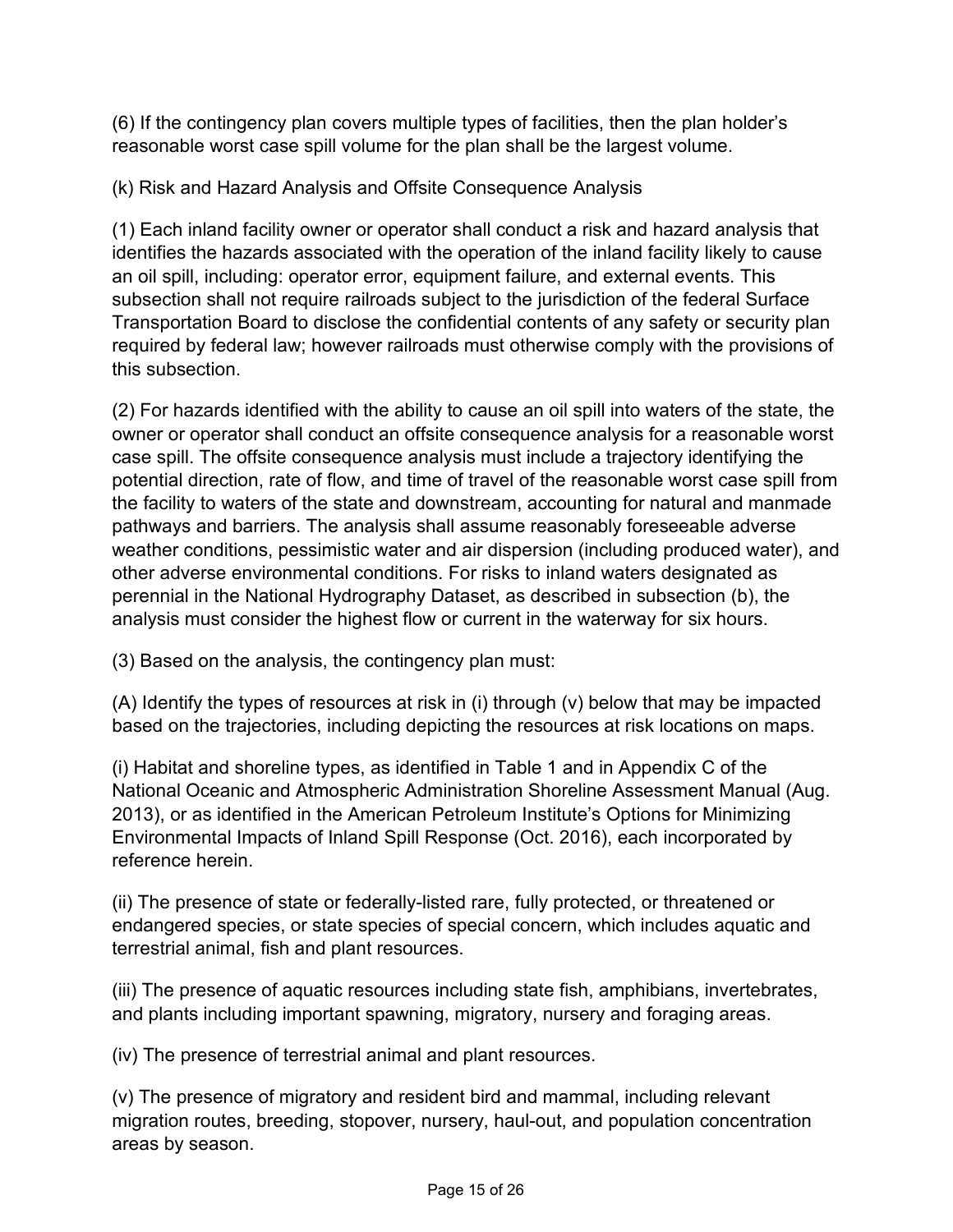(B) Identify the following, and include appropriate contacts, as applicable to emergency response:

(i) Commercial and recreational fisheries areas, aquaculture sites, public beaches, parks, marinas, boat ramps, and recreational use areas;

(ii) Industrial, irrigation, and drinking water intakes, dams, power plants, salt pond intakes, and important underwater structures; and

(iii) Known historical and archaeological sites, and areas of cultural or economic significance to Native Americans.

(C) Identify and map the on-water collection locations and strategies for the identified sites and resources at risk, including access locations.

(4) The owner or operator may rely on and cite area contingency plans, geographic response plans, and other sources to identify the information required by subsections (k)(3)(A), (B), and (C) above. Having a contract with a rated oil spill response organization does not alleviate the requirement for this analysis.

(5) If the information provided is insufficient regarding trajectories, resources at risk, strategies, sites, or contacts, then upon request of the Administrator, the owner or operator shall provide or include additional relevant information.

(*l*) Response Resources, Response Times, and Daily Recovery Rates

(1) The response resources necessary to address the reasonable worst case spill are brought to the incident over a period of time. The time frame for arrival and operational deployment of response resources is measured from the time the plan holder learns about or receives notification of the spill, drill, or exercise.

(2) The type and amount of response resources, and the time frames for on-scene deployment are specified in the Response Times, Containment, Recovery & Storage tables in subsections (m) and (n) of this section. The amount of response resources required by these tables are planning standards to address the plan holder's reasonable worst case spill; additional resources may be required based on the circumstances of an actual spill. The owner or operator may either provide the necessary response resources or rely on a rated oil spill response organization to provide the response resources, as described in subsections (m)(4) and (n)(7) of this section.

 $(3)$  A safety assessment, as set forth in subsection  $(r)(2)$  of this section and as required by California Division of Occupational Safety and Health regulations (e.g. HAZWOPER), shall occur within the response time frames and before on-scene deployment of response resources.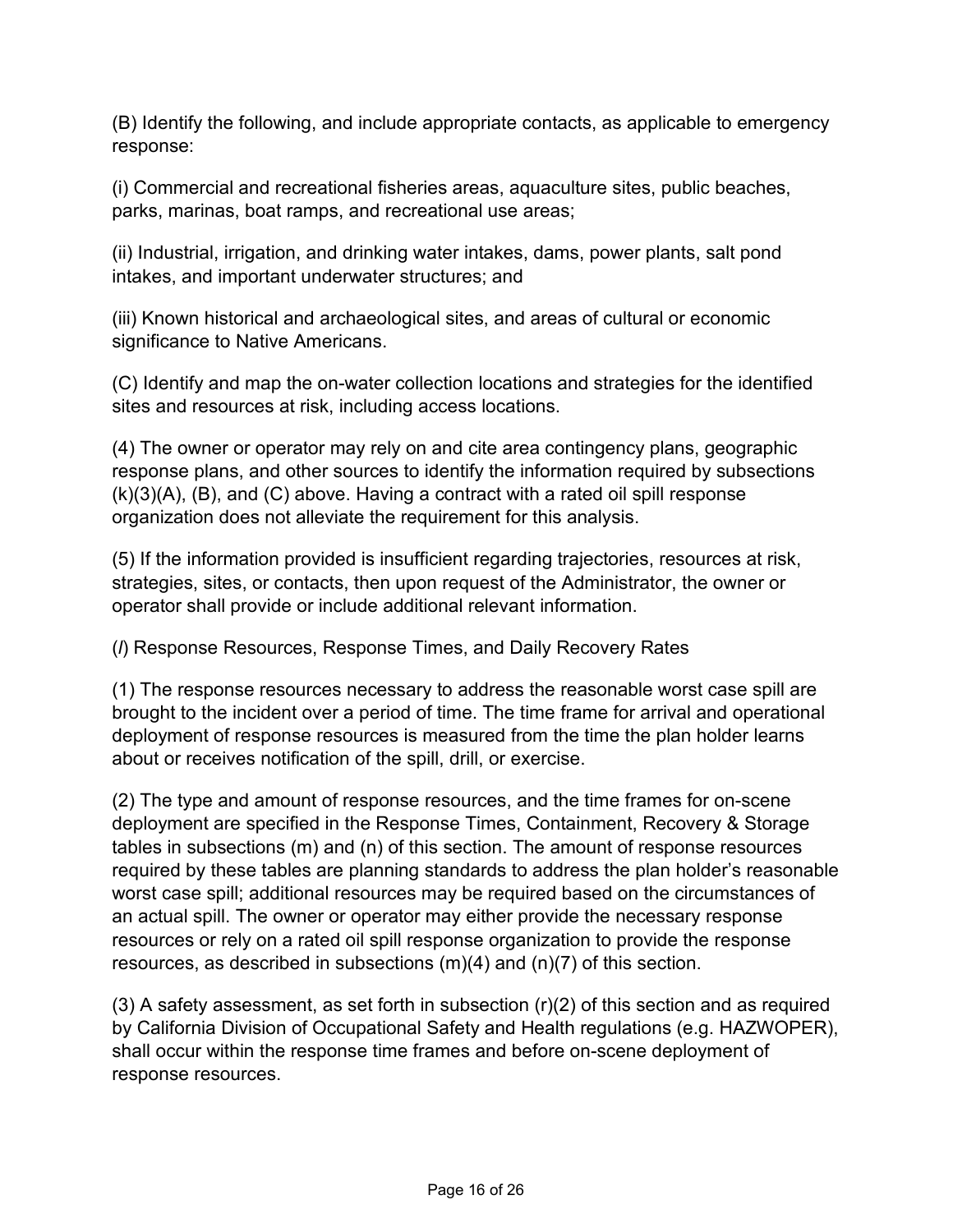(4) The actual time necessary to deliver and deploy equipment will be assessed at the time of a spill, drill, or exercise and will take into account the prevailing conditions of weather, and the site safety assessment.

(5) All response resources shall be appropriate for use on the type of oil identified, and shall be appropriate for use in the environment, habitat, terrain, and waterbody in which the response resources are being considered for use.

(m) Terrestrial Response Resources

(1)(A) If an owner or operator's inland facility poses an oil spill risk to inland waters designated as intermittent or ephemeral in the National Hydrography Dataset, as described in subsection (b), then the contingency plan only needs to include evidence of a contract or other approved means for the response resources and capabilities to contain and store a reasonable worst case spill volume into or threatening the dry portions of the waterway (e.g., bed, bank, channel areas). These resources must be available within the time frames described in the Terrestrial Response Times, Containment, Recovery & Storage table below. Terrestrial services do not require dedicated response resources.

(B) If an owner or operator's inland facility poses an oil spill risk to inland waters designated as perennial in the National Hydrography Dataset, as described in subsection (b), then the contingency plan must demonstrate on-water response capabilities as described in subsection (n) of this section.

(C) Regardless of the inland water depth, an offsite consequence analysis described in subsection (k) of this section is required.

(D) The following table indicates times within which terrestrial response resources shall be deployed and operational within the first 24 hours of a spill, drill or exercise, for the containment, recovery, and temporary storage of the reasonable worst case spill (RWCS) volume.

| <b>Equipment</b>                   | <b>Deployment</b>                                      | <b>Deployment</b>                                      | <b>Deployment</b>                                      |
|------------------------------------|--------------------------------------------------------|--------------------------------------------------------|--------------------------------------------------------|
|                                    | <b>Within 6 hours</b>                                  | <b>Within 12 hours</b>                                 | <b>Within 24 hours</b>                                 |
| <b>Containment</b>                 | Sufficient equipment                                   | Sufficient equipment                                   | Sufficient equipment                                   |
| & Recovery                         | for 50% of RWCS                                        | for 75% of RWCS                                        | for 100% of RWCS                                       |
| <b>Temporary</b><br><b>Storage</b> | Sufficient storage<br>to adequately<br>support removal | Sufficient storage<br>to adequately<br>support removal | Sufficient storage<br>to adequately<br>support removal |

# **TABLE – Terrestrial Response Times, Containment, Recovery & Storage Amounts**

(2) As applicable, the contingency plan must include the following terrestrial response resources and information: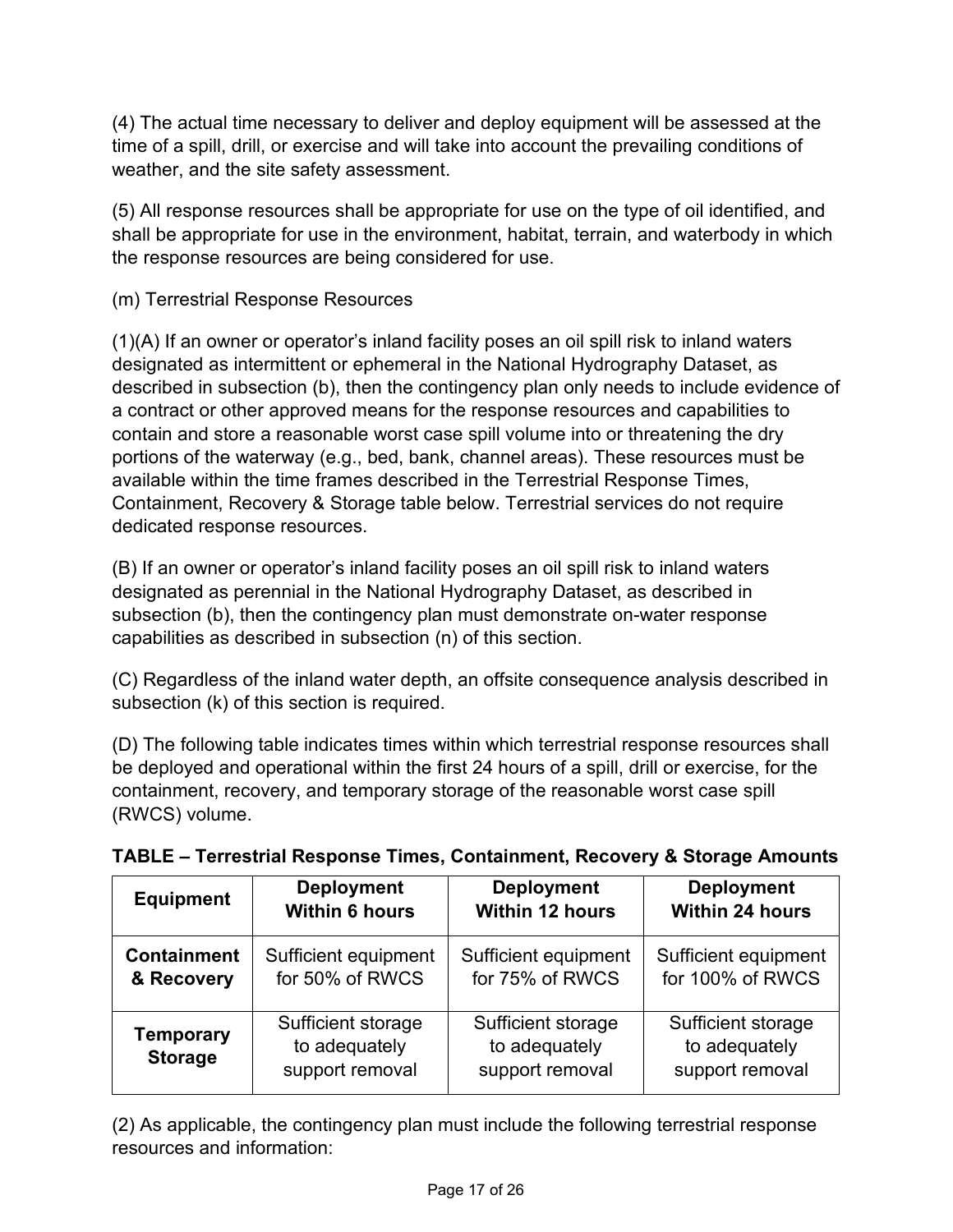(A) The personnel available to respond to a reasonable worst case spill, including:

1. A list by incident command system position, or a job description;

2. A match between personnel by job function and the equipment to be used, including the plan for mobilization of such personnel; and

3. A description of how personnel to maintain a response effort of at least 14 calendar days would be rotated, retained, or acquired.

(B) The location, description, and condition of containment and recovery equipment, with operators for each piece of equipment, such as backhoes, bulldozers, vacuum trucks, or other types of equipment;

(C) The type and capacity of storage bins; and

(D) Identification of disposal locations for hazardous materials including oil.

(3) The contingency plan must include a narrative description of how containment, recovery, storage, and protection equipment, personnel and other resources will be transported or delivered to a spill site. The description shall account for adverse environmental conditions, adverse weather, water currents or flow (e.g., cubic feet per second), winds, and any other conditions that may be reasonably anticipated which could hinder response efforts.

(4) The requirements of this subsection may be provided by a rated oil spill response organization with a terrestrial services rating (as described in section 819.02). To the extent that the requirements are provided by a rated oil spill response organization, then the contingency plan only needs to include evidence of a contract or other approved means with a rated oil spill response organization to satisfy these requirements. However, if an inland facility owner or operator does not contract with a rated oil spill response organization for the requirements and capabilities described in this subsection and intends to meet these requirements with owner or operator owned equipment and personnel, then the owner or operator must provide the information listed in this subsection, and the owner or operator must comply with the oil spill response organization rating requirements pursuant section 819.01 of this subchapter.

(n) Inland On-Water Response Resources

(1)(A) If an owner or operator's facility poses an oil spill risk to inland waters designated as perennial in the National Hydrography Dataset, as described in subsection (b), then the contingency plan must demonstrate the response resources to perform containment (e.g. hard boom), recovery of spilled oil and oily waste (e.g. skimming), storage of recovered materials (e.g. tanks, bladders), shoreline protection, and implement any preidentified response strategies to address the reasonable worst case spill volume into or threatening the waterway. These resources must be available within the time frames described in the Inland On-Water Response Times, Containment, Recovery & Storage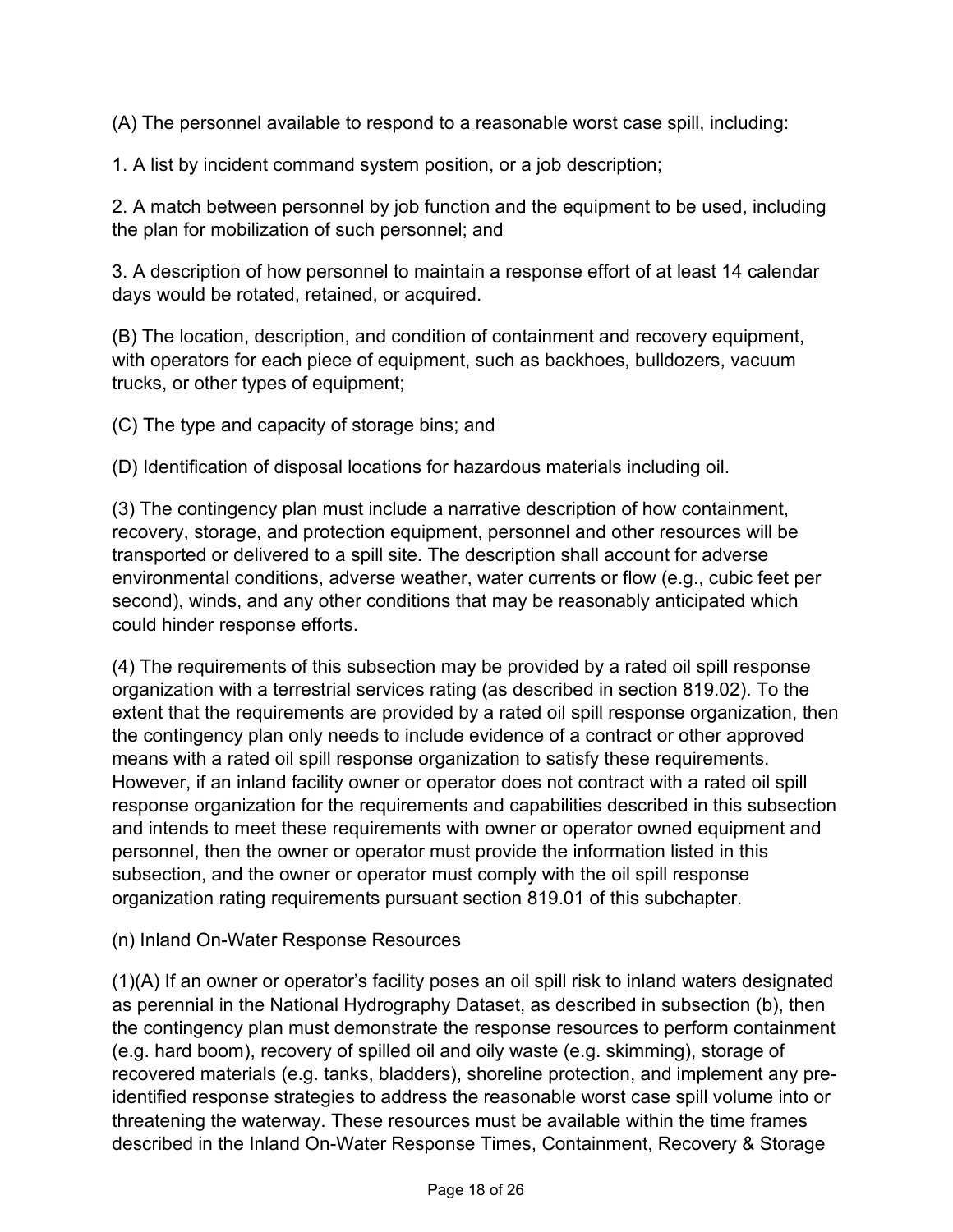table below. The response resources identified to meet the requirements for the first 6 hours must be dedicated response resources.

(B) If an owner or operator's inland facility poses an oil spill risk to inland waters designated as intermittent or ephemeral in the National Hydrography Dataset, as described in subsection (b), then the contingency plan only needs to demonstrate terrestrial response capabilities as described in subsection (m).

(C) The following table indicates the equipment and times within which inland water onwater response resources shall be deployed and operational within the first 24 hours of a spill, drill or exercise for the containment, recovery, and temporary storage of the reasonable worst case spill (RWCS) volume.

#### **Table - Inland On-Water Response Times, Containment, Recovery & Storage Amounts**

| <b>Equipment</b>                                      | <b>Deployment</b><br><b>Within 6 hours</b><br>(Dedicated)  | <b>Deployment</b><br><b>Within 12 hours</b>                    | <b>Deployment</b><br><b>Within 24 hours</b>                   |
|-------------------------------------------------------|------------------------------------------------------------|----------------------------------------------------------------|---------------------------------------------------------------|
| <b>Containment</b><br>(hard boom)                     | 1,000' boom                                                | 5,000' boom                                                    | 10,000' boom                                                  |
| <b>Recovery</b><br>Capability<br>(the lesser of)      | 820 bbls/day<br><b>EDRC</b><br>or<br>50% of RWCS<br>volume | $4,100$ bbls/day<br><b>EDRC</b><br>or<br>75% of RWCS<br>volume | 8,200 bbls/day<br><b>EDRC</b><br>or<br>100% of RWCS<br>volume |
| <b>Temporary</b><br><b>Storage</b><br>(the lesser of) | 820 bbls<br>or<br>50% of RWCS<br>volume                    | 1,500 bbls<br>or<br>75% of RWCS<br>volume                      | 3,000 bbls<br>or<br>100% of RWCS<br>volume                    |

(2) The contingency plan must include the following information for each response resource listed in the plan:

(A) The personnel available to respond to a reasonable worst case spill, including:

1. A list by incident command system position, or a job description;

2. A match between personnel by job function and equipment to be used, including the plan for mobilization of such personnel; and

3. A description of how personnel to maintain a response effort of at least 14 calendar days would be rotated, retained, or acquired.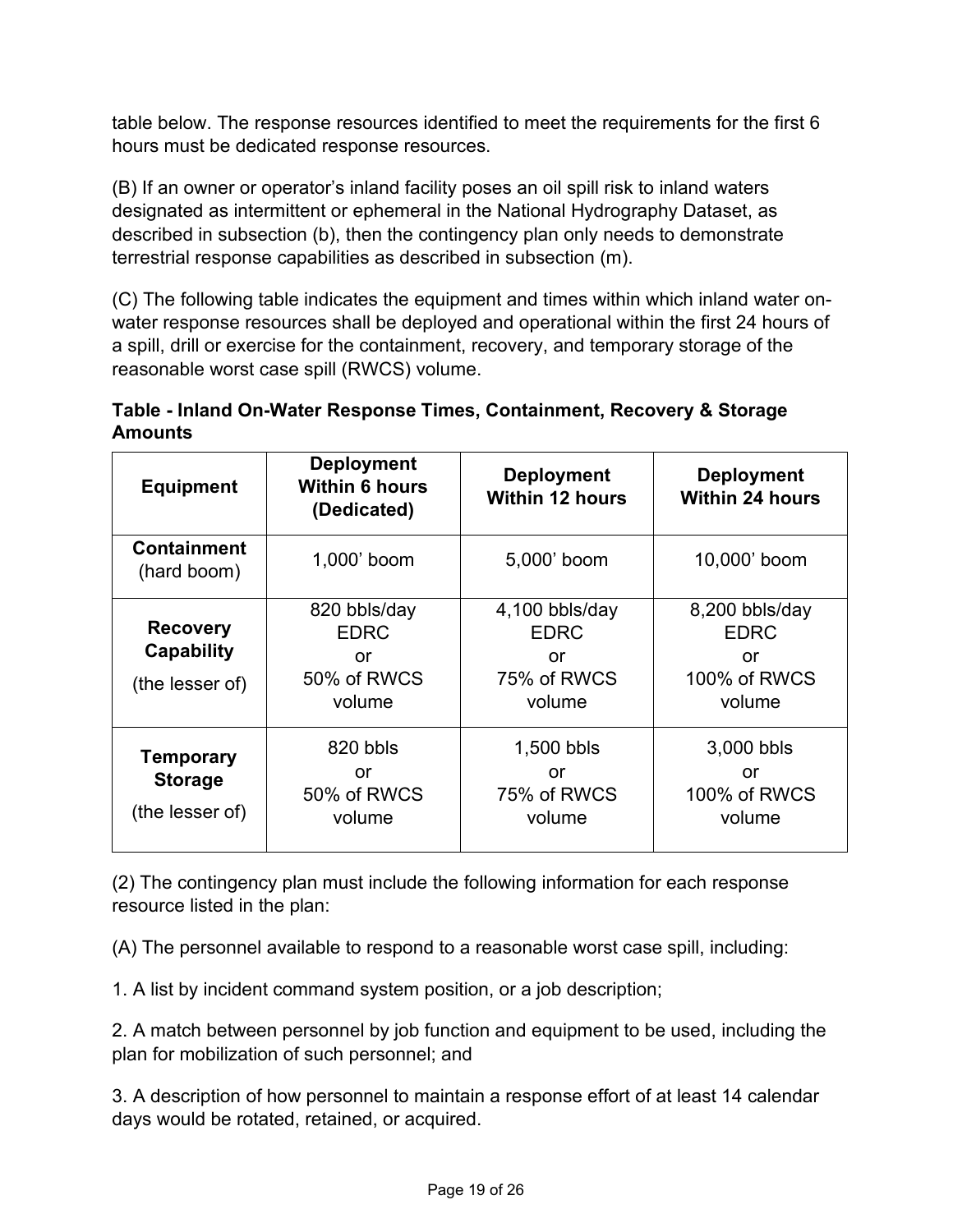(B) The location, inventory and ownership of the equipment to be used to fulfill the onwater response requirements;

(C) The type and capacity of transfer and storage equipment matched to the skimming capacity of the recovery systems;

(D) The manufacturer's rated capacities and the operational characteristics for each major item of on-water recovery equipment;

(E) The effective daily recovery capacity for each major piece of on-water recovery equipment listed, and the effective daily recovery capacity for the skimming systems as a whole. For planning purposes, the capability of the recovery equipment is the manufacturer's rated capacity as derated by the effective daily recovery capacity;

1. A request may be submitted to the Administrator to review the effective daily recovery capacity for a piece of equipment if it can be shown that the equipment has a different capacity than the derating factor allows.

2. The Administrator's decision regarding a change in the effective daily recovery capacity for a piece of equipment will be issued as soon as administratively feasible.

(F) Any vacuum trucks and vessels designated for oil recovery operations, including skimming vessels and vessels designed to tow and deploy boom, and availability of shallow-draft vessels. Each must be designated by registration number or other unique identifier (e.g. VIN, vessel name, etc.);

(G) Adequate maintenance, inspection, and testing of response equipment that is under the immediate control of the operator; and

(H) Anticipate the need for equipment to monitor the movement of spilled oil, including aerial surveillance sufficient to direct skimming operations.

(3) Temporary Storage and Waste Management

(A) Each contingency plan shall identify storage for all recovered oil or all oily waste.

(B) Each contingency plan shall describe how recovered oil and waste will be legally handled and transported, and identify locations able to accept the recovered oil or oily waste for recycling or other means of waste management.

(C) All skimming systems operating at the incident shall have sufficient storage. Sufficient storage shall be no less than the effective daily recovery capacity for the equipment.

(4) Group 5 Oil

(A) For inland facilities that transport or handle Group 5 oil (defined under "Persistent Oil" in section 790) the contingency plan shall have evidence of a contract or other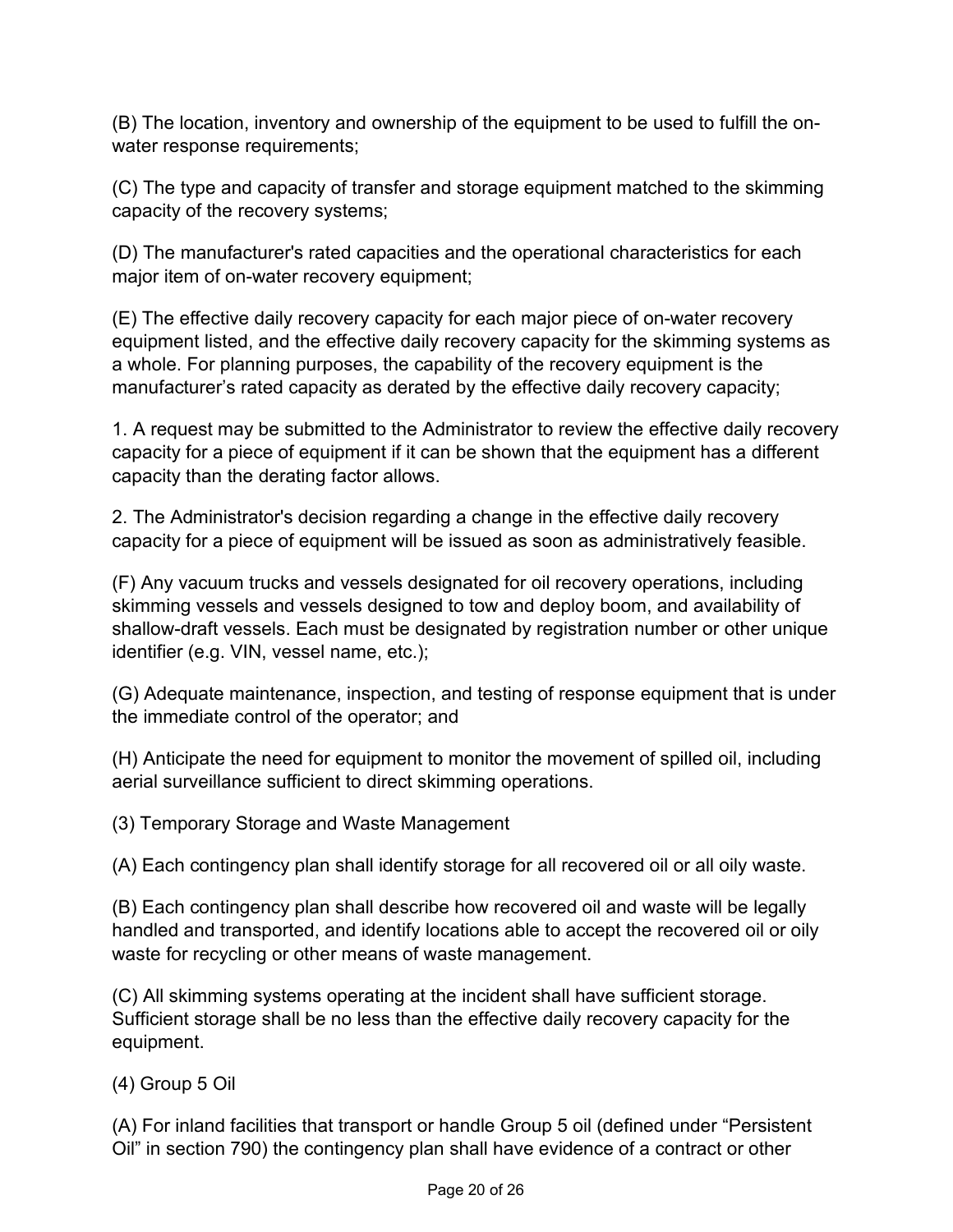approved means with one or more rated oil spill response organizations or otherwise demonstrate the means to recover Group 5 oil up to the reasonable worst case spill volume. Such equipment and resources shall include, but are not limited to, the following methods and equipment for:

1. Locating the oil suspended in the water column (e.g., sonar, sampling equipment, etc.) or on the bottom of the waterbody;

2. Reducing spreading on the bottom (e.g., containment boom, sorbent boom, silt curtains, etc.);

3. Recovering oil from the bottom (e.g., dredges, pumps, etc.);

4. Assessing the impact of such spills; and

5. Any other methods or equipment appropriate for responding to a spill involving a Group 5 oil.

(5) Shoreline Protection

(A) The contingency plan must address the specific types of shorelines that may be impacted.

(B) The contingency plan must identify response resources appropriate for protecting shorelines, including:

1. Protective booming, shallow-draft vessels, and other shoreline protection equipment.

2. The location, inventory, and ownership of the equipment to be used to fulfill the shoreline protection requirements.

(C) The plan holder must be able to implement response strategies appropriate for each shoreline that could be impacted by a spill, as those strategies are identified in the offsite consequence analysis pursuant to subsection (k).

(D) The plan holder's records for storage, maintenance, inspection, and testing of shoreline protection response resources that are under the immediate control of the operator must be made available to the Administrator upon request.

(6) The contingency plan must include a narrative description of how containment, recovery, storage, and protection equipment, personnel and other response resources will be transported or delivered to a spill site. The description shall account for adverse environmental conditions, adverse weather, water currents or flow (e.g., cubic feet per second), winds, and any other conditions that may be reasonably anticipated which could hinder response efforts.

(7) The requirements of this subsection may be provided by a rated oil spill response organization with an on-water services rating (as described in section 819.02). To the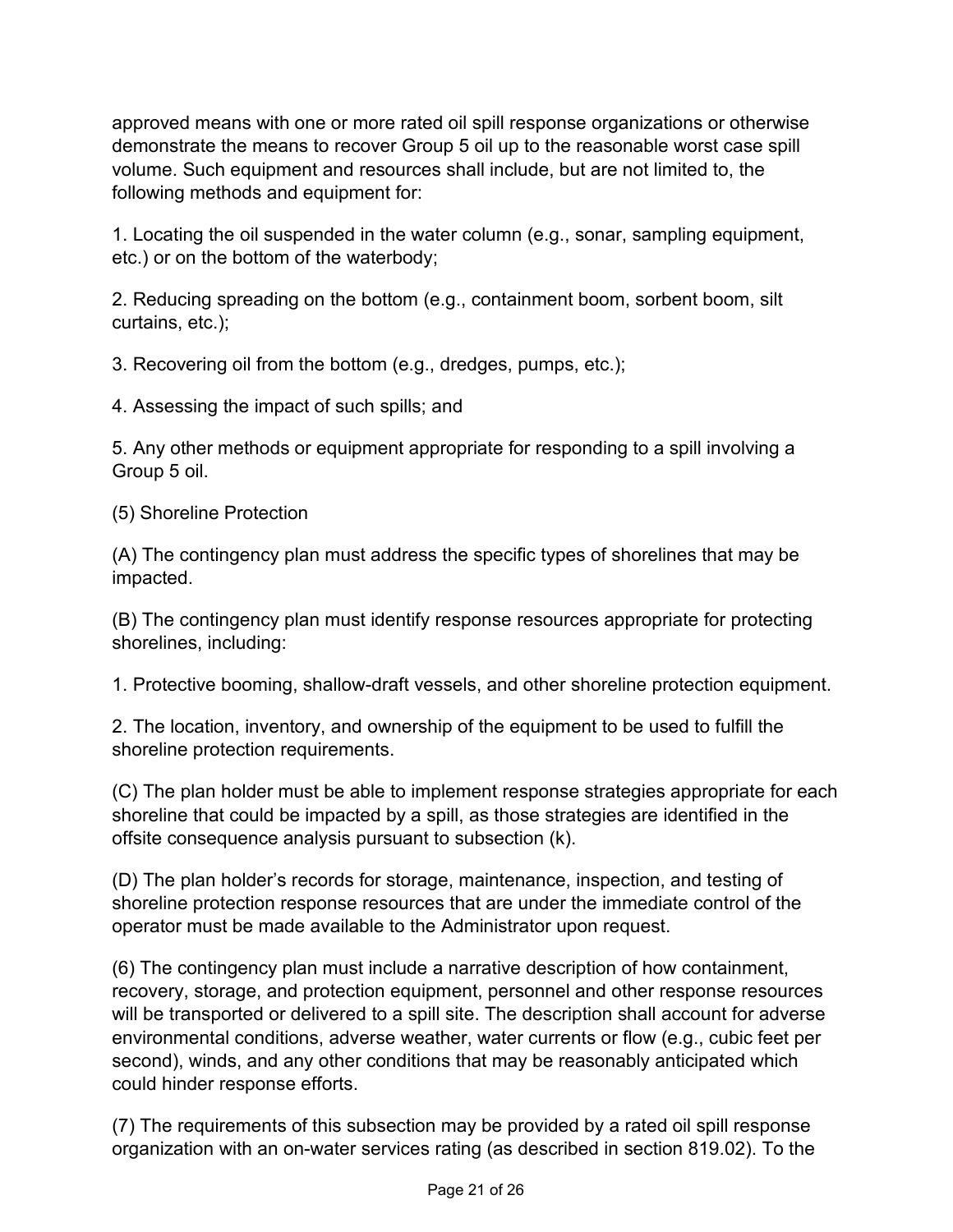extent the requirements are provided by a rated oil spill response organization, the contingency plan only needs to include evidence of a contract or other approved means with a rated oil spill response organization that will satisfy the requirements. However, if an inland facility owner or operator does not contract with a rated oil spill response organization for the requirements and capabilities described in this section and intends to meet these requirements with plan holder owned and controlled equipment and personnel, then the owner or operator must provide the information listed in this subsection, must comply with the oil spill response organization rating requirements pursuant section 819.01 of this subchapter, and the equipment identified in the plan must be rotated each year so all the owner or operator equipment is tested over the three year period.

(o) Oiled Wildlife Care Requirements

(1) Each contingency plan shall describe the method for providing rescue and rehabilitation of oiled wildlife by one of the following means:

(A) Indicate use of the California Oiled Wildlife Care Network; or

(B) Identify an alternate wildlife care and treatment organization and describe procedures that clearly outline how oiled wildlife will be treated and cared for, including recovery, transport, and processing. Standards and written protocols used for wildlife care shall comply with all applicable state and federal laws. The equipment and personnel necessary to implement these procedures and protocols shall be identified and assured by contract for each response planning area covered by the contingency plan. The documents, equipment, personnel, and facilities must be available for review and inspection by the Administrator upon request.

(p) Applied Response Technologies and Oil Spill Cleanup Agents

(1) The contingency plan may identify and include oil spill cleanup agents and applied response technologies that a plan holder considers appropriate for the plan holder's offsite consequence analysis. Procuring agents or technologies will not guarantee approval by the Administrator and the federal Region 9 Regional Response Team for use during an incident. Any listed agents or technologies must be approved for use in California by the Administrator pursuant to Government Code section 8670.13.1 and chapter 8 of this subdivision, and approved by applicable federal agencies.

(2) The plan shall describe the approval process for the use of oil spill cleanup agents and applied response technologies on oil spills in state or federal waters, and acknowledge the decision to approve the use of such agents and technologies rests exclusively with the Administrator and the Regional Response Team, respectively.

(A) The decision to use applied response technologies or oil spill cleanup agents on oil spills does not reside with the plan holder. The plan holder must know how to:

1. Make the proper spill notifications;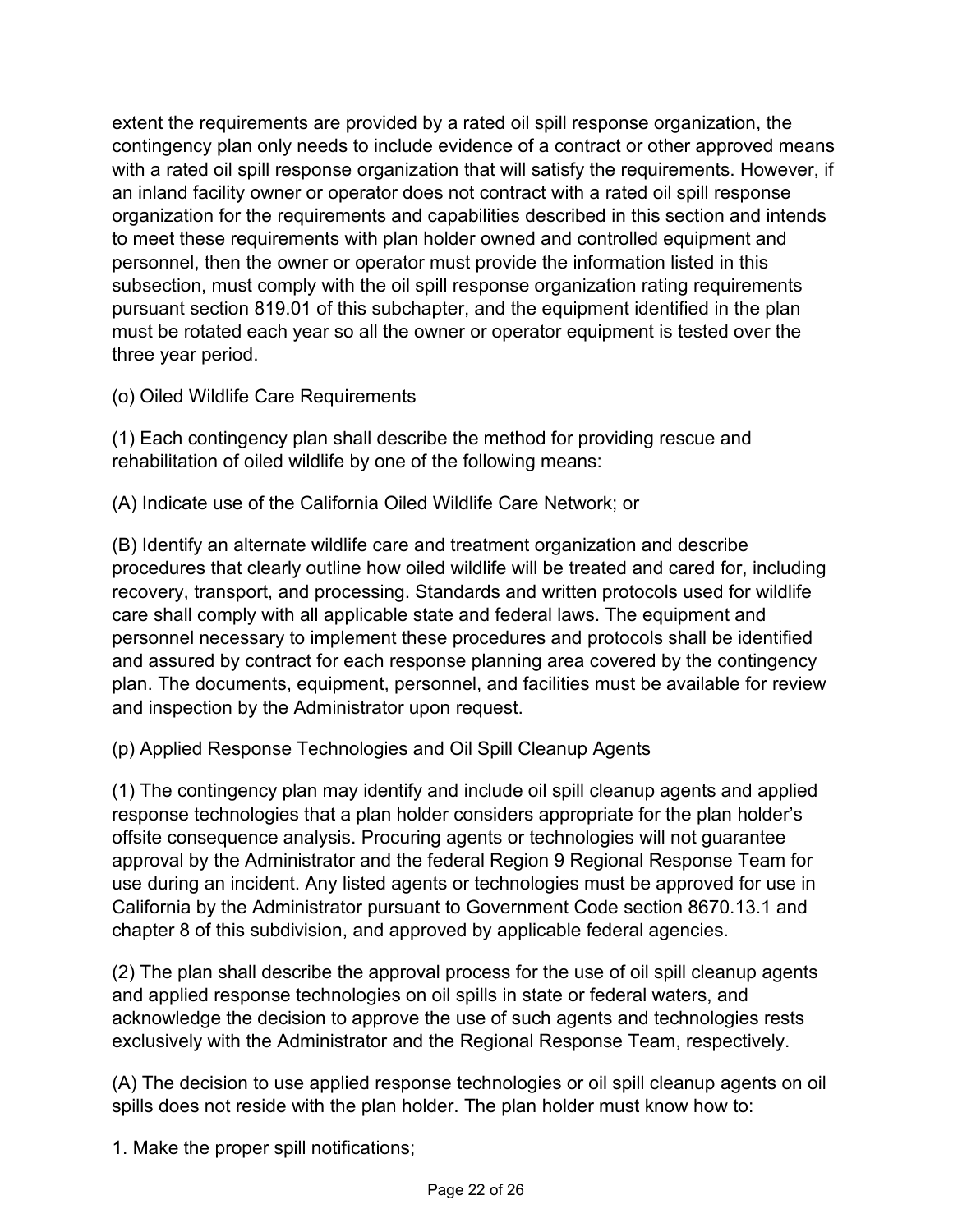2. Request of the Administrator and the Regional Response Team for consideration of a particular applied response technology or use of an oil spill cleanup agent; and

3. Provide operational support for use of applied response technologies or oil spill cleanup agents.

(q) Readiness, Movement, and Cascading of Response Resources

(1) All plan holder owned and controlled response resources identified in the contingency plan shall be available, deployable, and operational for an exercise, drill, or spill. Any necessary maintenance for equipment, availability of response personnel, or other eventualities must be considered, and alternative response resources identified when relying upon response resources that would be unavailable for those or other reasons. A significant change in response resources must be reported to the Administrator, as provided in subsection (u) of this section.

## (2) Major Equipment Removal

(A) The inland facility plan holder shall notify the Administrator when major equipment identified in the contingency plan is removed from service for a period of 24 hours or more for maintenance, sale, or any other reason. Major equipment is that which, if removed, would affect the minimum oil containment, recovery or storage capability set forth in the Response Times, Containment, Recovery & Storage tables in subsections (m) and (n) of this section. Notification must be made prior to removing equipment for planned or anticipated removal and within 24 hours of removing equipment for unplanned or unanticipated reasons.

(B) The inland facility shall demonstrate that backup equipment is available during the time that the major equipment is out of service. Backup equipment may be provided from the owner's own inventory or may be made available from another source.

(C) The contingency plan shall remain valid during the time that equipment has been removed from service, unless the Administrator determines the plan is deficient.

(D) The inland facility shall notify the Administrator when the major equipment is back in service.

(3) Cascading. When response resources identified in the contingency plan are to be moved out of the plan holder's planning area, and that movement may impact the plan holder's containment, recovery, or storage capability within the first six hours of a spill, the plan holder or the plan holder's rated oil spill response organization shall make a request to the Administrator to temporarily reduce the minimum oil recovery capability set forth in the Response Times, Containment, Recovery & Storage tables in subsections (m) and (n) of this section before the response resources can be moved. The Administrator shall only grant such a request after determining that sufficient response resources are available to address a reasonable worst case spill within the relevant area from where the response resources are being considered for removal.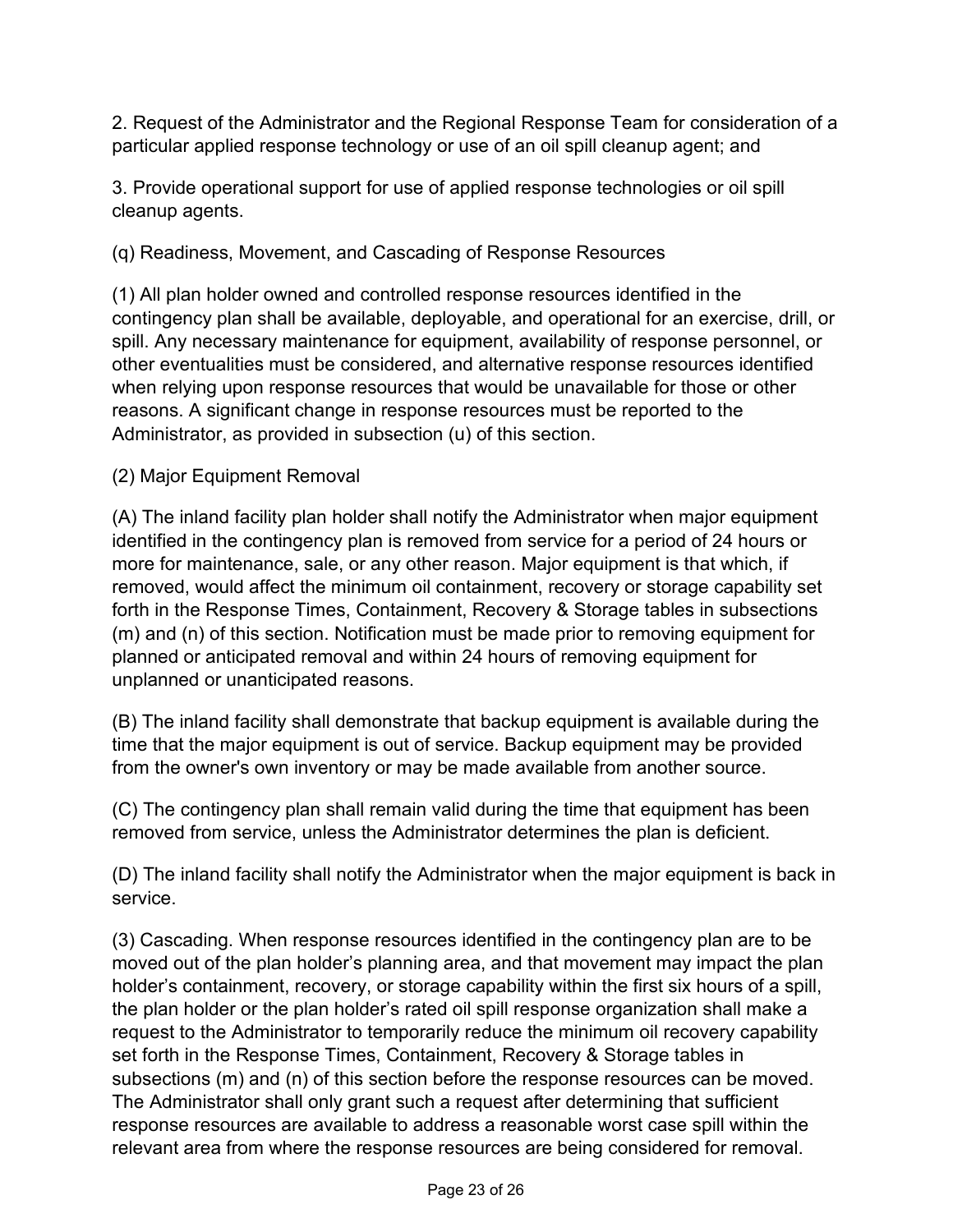(r) Incident Management, and Area or Geographic Response Plans

(1) Each contingency plan shall describe an incident command system that will be used for spill management. If the plan holder has its own incident command system handbook, guideline, or reference document, this document shall be made available to the Administrator upon request. The contingency plan shall acknowledge that a federal on-scene coordinator and the Administrator will use the National Incident Management System as the template for management of spills, and will use either the U.S. Coast Guard or U.S. Environmental Protection Agency Incident Management Handbook, as defined in subsection 790(i)(3), for spill management guidance. The plan holder shall be able to integrate its incident command system with the system used by the federal onscene coordinator or the state on-scene coordinator. The inland facility's initial emergency responder on-site shall initiate the incident command system until a more senior facility responder arrives, as required by subsection 5192(q)(3)(A), of title 8, of the California Code of Regulations.

(2) Each contingency plan shall acknowledge the need to complete a site safety and health plan as required pursuant to section 5192, of title 8, of the California Code of Regulations. Applicable site safety and health plan elements may include, but are not limited to site hazards, respiratory protection, personal protective equipment, confined space entry, direct reading instruments and exposure monitoring.

(3) Each contingency plan shall acknowledge command and staging sites and facilities identified in the applicable area contingency plan or geographic response plan. For areas not covered by such federal plans, the inland facility contingency plan shall identify potential sites for response operations including locations for:

(A) A central command post sufficient to accommodate the initial incident management; and

(B) Equipment and personnel staging areas.

(s) Training

(1) Each contingency plan shall document that personnel employed by the plan holder regularly receive training applicable to their role in a spill, such as:

(A) Incident command system, including command or general staff position-specific training;

(B) Oil spill emergency response training as required by state and federal health and safety laws for facility personnel likely to be engaged in oil spill response (e.g., section 5192 of title 8 of the Code of Regulations, "HAZWOPER"); and

(C) Use and operation of oil spill response and clean-up equipment.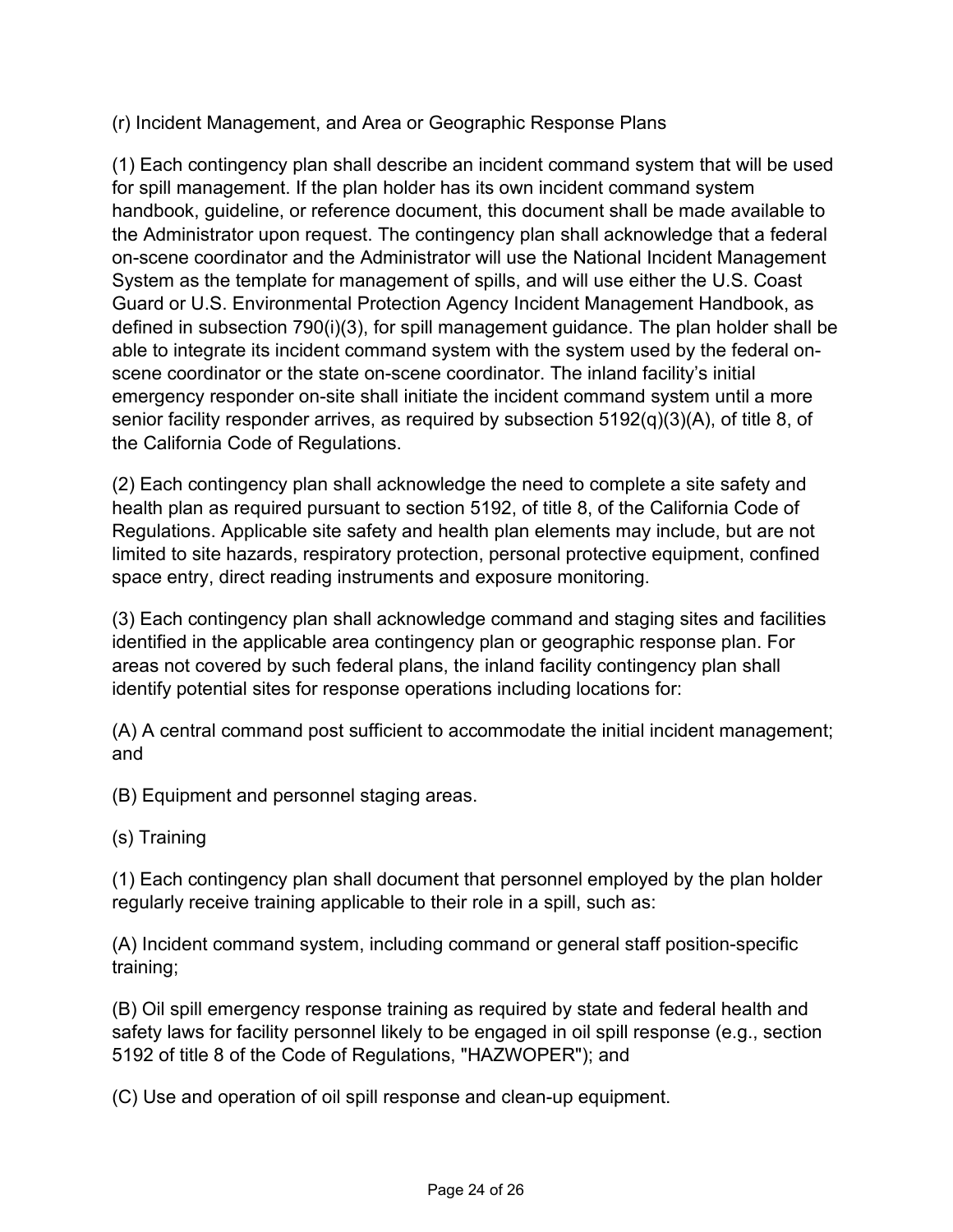(2) Training records shall be maintained for three years from the date of the training. All such documentation shall promptly be made available to the Administrator upon request.

## (t) Drills and Exercises.

Each contingency plan shall describe a tabletop exercise and equipment deployment drill program for the inland facility that meets the exercise and drill requirements of section 820.02 of this subchapter, to ensure that the plan holder can adequately respond to a spill.

#### (u) Plan Changes and Updates

(1) The plan holder shall ensure the plan is up-to-date and complete.

#### (2) Five Year Review

(A) Each plan shall be resubmitted for review and approval every five years from the date of the most recent approval letter.

(B) If the most recently approved plan and all updates submitted since the last plan approval letter have not changed, on or before the five year resubmittal due date the plan holder shall, in lieu of submitting a complete plan as described in subsection (A), submit a new feasibility and executibility statement to the Administrator indicating that the plan currently on file is up-to-date and complete.

(C) If a contingency plan on file is over five years old from the date of the most recent approval letter (original submission or resubmittal) and there has been no correspondence to the Administrator stating that the plan currently on file is up-to-date and complete, the Administrator shall issue a revocation letter.

#### (3) Significant Changes

(A) The Administrator shall be notified as soon as possible, but at least within 24 hours, of any significant change to an approved plan. A significant change is one that could affect timely and adequate oil spill response, including but not limited to changes in financial responsibility coverage, major equipment availability, or the designated oil spill response organization. Major equipment is something which, if removed, would affect the minimum oil containment or recovery capability set forth in the Response Times, Containment, Recovery, & Storage tables in subsections (m) and (n) of this section.

(B) Changes that do not affect timely and adequate oil spill response are not significant, which may include minor changes in equipment, personnel, or operating procedures.

(4) Change in Ownership. If there is a planned change in control or ownership of an inland facility, then the existing plan holder and the new owner or controlling entity shall each notify the Administrator as soon as it is reasonably possible, but at least 90 calendar days before the date of the change.